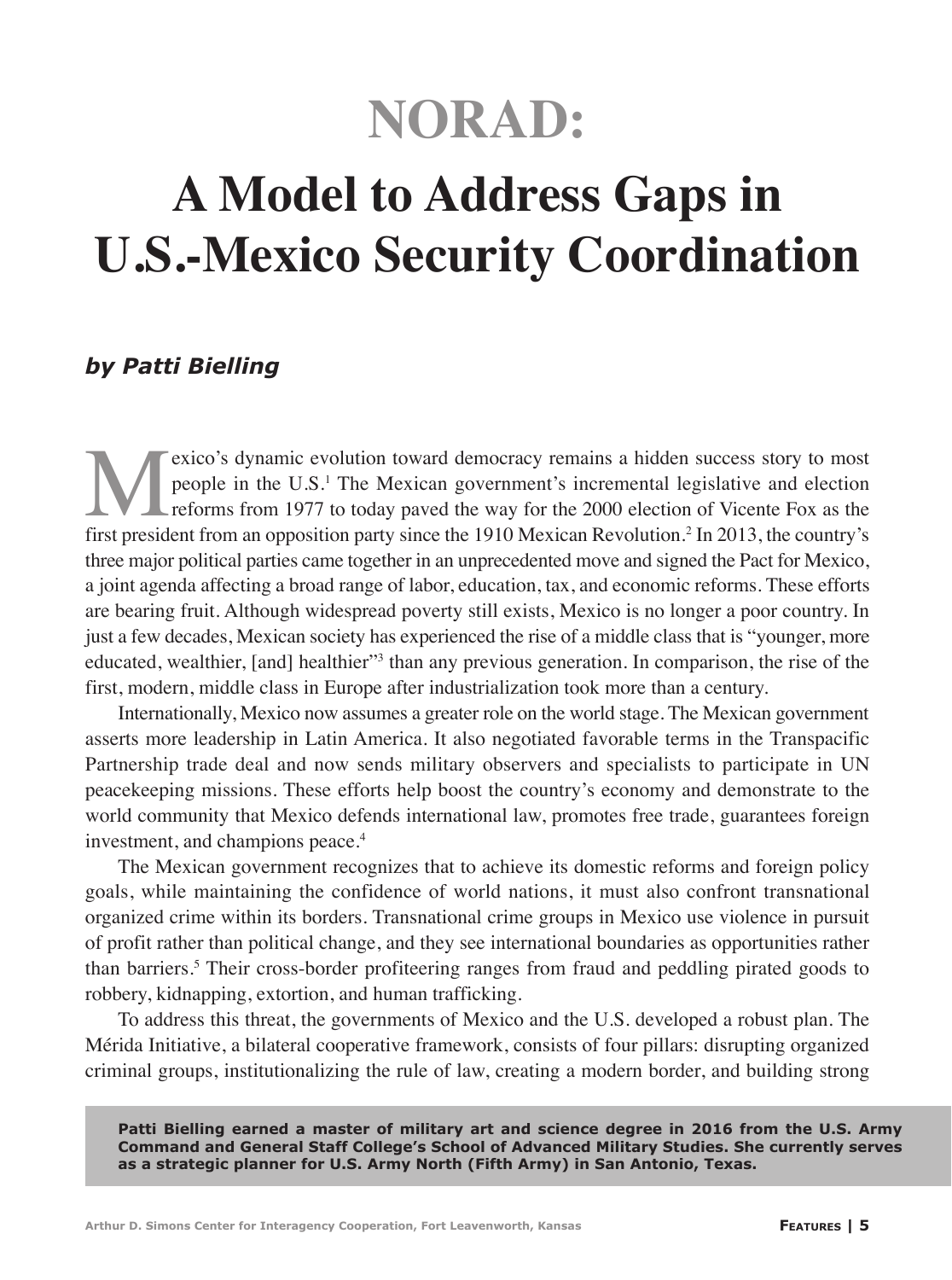and resilient communities. Under the 2007 initiative, the U.S. committed more than \$2.3 billion for security cooperation. Mexico also devotes significant national resources under its current strategy. The government's multipronged approach included spending \$9.2 billion in 2013 for social programs and infrastructure development, institutional reforms, and law enforcement activities. Just a few short years ago, such a close security relationship with the U.S. would have been politically unacceptable. However, growing social and economic interdependence between the two countries

**...the U.S.-Canada institutional structure...serves as a fitting model for U.S.-Mexico security cooperation to address the threat of transnational organized crime.**

enabled the Mexican government to put aside longstanding sovereignty concerns and allow significant U.S. involvement in Mexico's domestic security efforts.<sup>6</sup>

As mechanisms for implementing the Mérida Initiative, the two countries established the U.S.-Mexico High Level Consultative Group to coordinate whole-of-government bilateral security policy, and the U.S.-Mexico Policy Coordination Group to develop bilateral strategy. To execute the strategy, agencies on both sides of the border employ a variety of means. Each day, Mexico's Secretario de la Defensa Nacional employs up to 45,000 soldiers to confront transnational criminal networks. In addition, myriad local, state, and federal law enforcement agencies on both sides of the border work to address the threat. However, these agencies often operate autonomously, contend with overlapping jurisdictions, and rely on separate authorities, procedures, and systems against an adversary unconstrained by jurisdictional or international boundaries. Without a bilateral institution to coordinate these law enforcement and military means, attempts to achieve U.S.-Mexican policy goals remain stove-piped and result in wasted effort and resources.

This organization contrasts with the U.S.- Canada security cooperation structure that developed in the 1940s and 1950s. In response to the Nazi threat in Europe and the emerging Cold War, the U.S. and Canada created the Permanent Joint Board on Defense and the Military Cooperation Committee as standing institutions to coordinate bilateral security policy and strategy. As the Soviet nuclear threat increased, Canada and the U.S. soon found they lacked the ability to coordinate the "means" of continental defense—the radars, missiles, and aircraft designed to deter and defeat a nuclear attack.7 The U.S.-Canada security cooperation structure matured in 1958 with the formation of the North American Air Defense Command (NORAD). This binational command remains responsive to emerging threats, as exemplified by its 1981 name change to North American Aerospace Defense Command and the addition in 2006 of a maritime warning mission.

This paper will demonstrate that the U.S.- Canada institutional structure enables effective bilateral coordination of security policy, strategy, and means and, therefore, serves as a fitting model for U.S.-Mexico security cooperation to address the threat of transnational organized crime.

From a theoretical perspective, neoliberalism asserts that international institutions such as NORAD benefit member states by conferring legitimacy, enabling information-sharing, reducing transaction costs, making commitments more credible, acting as focal points for coordination, and facilitating reciprocity.8 G. John Ikenberry proposes that throughout history, international institutions served to bridge power asymmetries among nations. Such institutions enable states to resolve disputes and develop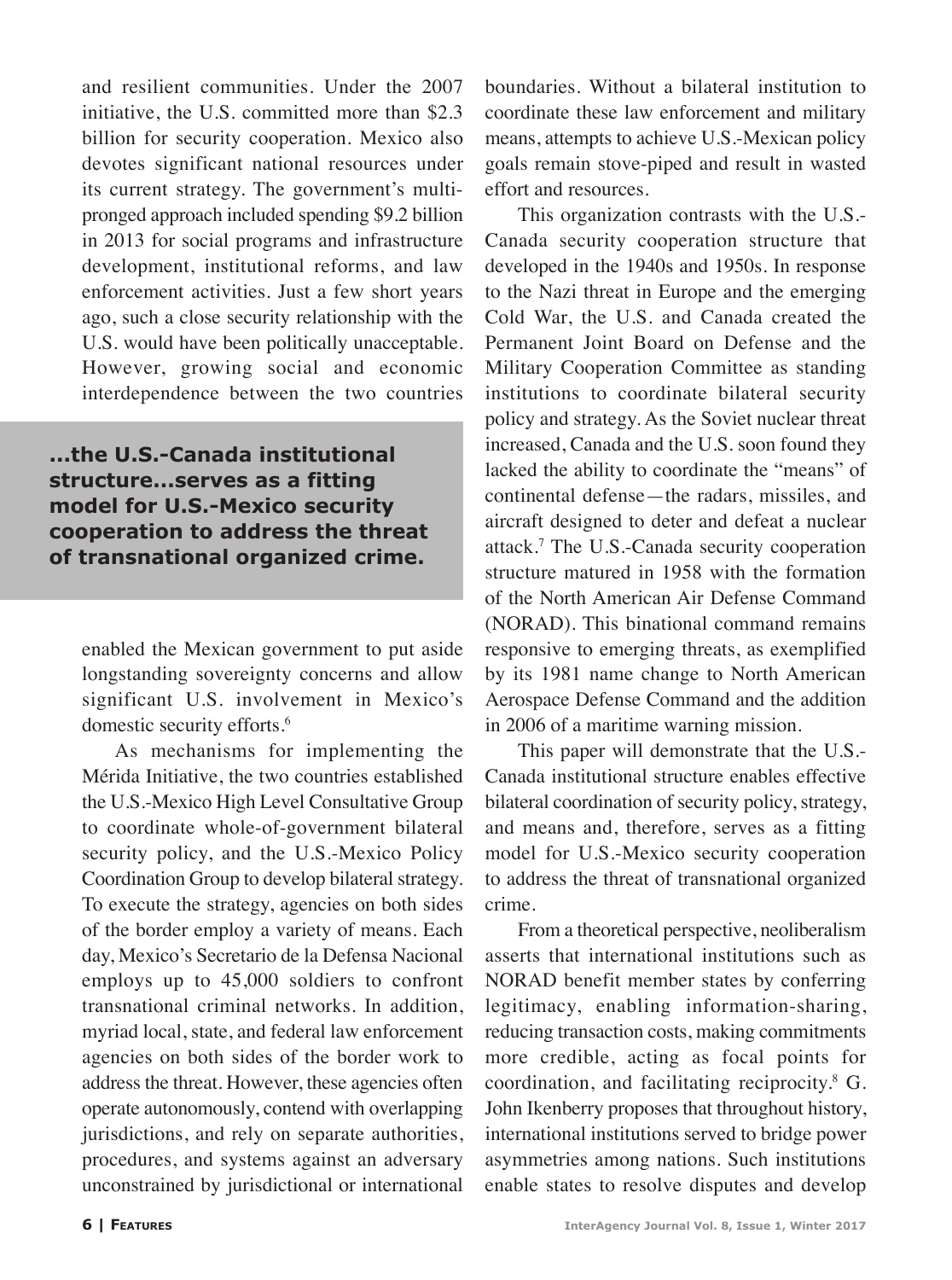cooperative policies and strategies that help achieve shared goals. Ikenberry notes that in joining institutions, more powerful states willingly accept limits on their use of power in exchange for lowering the enforcement cost of maintaining international order. Meanwhile, he asserts, less powerful member-states earn a stake in the system and gain access to policy discourse to help shape decisions.<sup>9</sup>

Functionalism theory addresses how and why international institutions develop. David Mitrany believes that modern states are losing their power to act unilaterally to address complex issues associated with economic growth, social welfare, and military security.<sup>10</sup> Institutions form as states begin cooperating on small issues of mutual interest—the regulation of radio wavelengths, for example. The more citizens appreciate these services, the more they trust the institutions that enable such services. Increasing trust and legitimacy encourages state governments to create other international institutions to address broader or more sensitive interest areas such as trade, immigration, and security.<sup>11</sup> This functionalism theory explains the evolution of North America's bilateral social, economic, and security structures.

To demonstrate that the U.S.-Canada institutional structure can serve as a fitting model for U.S.-Mexico security cooperation, this paper uses a case study approach structured around three questions. The first question asks what enabled the U.S. and Canada to overcome historical frictions that hindered bilateral cooperation. This question is important given the historical tensions that color U.S.-Mexico relations today. This paper argues that the convergence of U.S. and Canadian social, economic, and security interests that began in the early 1900s led to the formation of a range of bilateral institutions, including the robust bilateral security structure that exists today, and that today a similar phenomenon of converging interests is enabling the U.S. and Mexico to form bilateral institutions to address a range of issues.

The second question begins with recognizing that the insidious threat posed by modern transnational organized crime contrasts with the existential threat posed by Nazism and nuclear war. How does the nature of the threat affect the development of bilateral security structures? This paper argues that the existential threat facing the U.S. and Canada encouraged the relatively rapid development of a robust, security-cooperation, institutional structure, and further asserts that the

**...modern states are losing their power to act unilaterally to address complex issues associated with economic growth, social welfare, and military security.**

insidious nature of the transnational organized crime and lingering sovereignty concerns have thus far failed to spur the U.S. and Mexico to build a robust U.S. security-cooperation structure.

The final question considers the efficacy of the existing U.S.-Canada and U.S.- Mexico structures to meet complex security threats. Effective bilateral efforts to address complex problems logically require two states to coordinate policy, develop strategy, and employ means in a coordinated fashion to accomplish the strategy. This paper shows that the nascent U.S.- Mexico security framework lacks a mechanism to effectively coordinate means and examines how an institution modeled on NORAD might address this gap.

Before assessing the two cases using the lens of policy-strategy-means, this paper will first examine the relationship among these concepts and assume that when state leaders pledge to work together, their governments must then arrive at shared goals through policy dialogue. The policy goals that emerge from this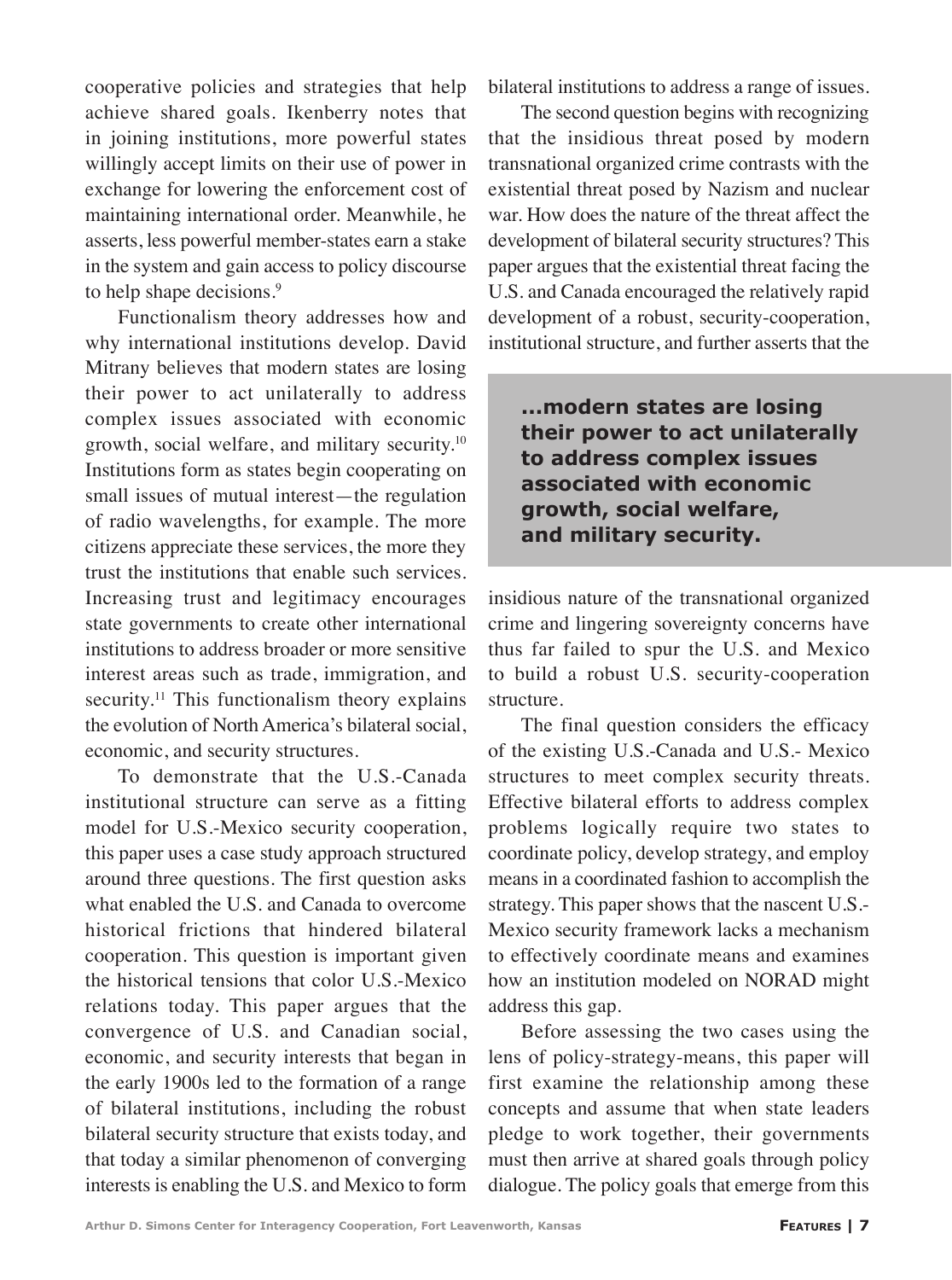dialogue form the basis of bilateral strategy or, at a minimum, congruent national strategic goals. Strategic goals then guide the employment of means.

In its strictest interpretation, the term "strategy" describes the link between military action and policy as exemplified by the U.S.- Canada case.12 Yet in the U.S.-Mexico case, responding to an organized crime threat primarily involves law enforcement actions. For consistency, this paper uses the term "strategy" to mean both law enforcement and military actions that help achieve policy. Applying the term in this broader sense comports with the U.S. military's definition of strategy in Joint Publication 3-0, *Joint Operations*, which includes the employment of all instruments of national power.<sup>13</sup> Likewise, readers should interpret the term "means" to include military force as well as the broad array of resources a state or institution employs to meet policy goals.

Within this definitional framework, this paper uses the lens of policy-strategy-means to examine the efficacy of the bilateral security structures the U.S.

### **The cooperative nature of U.S.-Canada relations today contrasts with the tense bilateral relationship in the 1800s.**

#### **Case Study 1: U.S. and Canada**

The cooperative nature of U.S.-Canada relations today contrasts with the tense bilateral relationship in the 1800s. Canada's history has been one of balancing its political relationships with Great Britain and the U.S. Canada wished to remain neutral in the Revolutionary War, but the Continental Army invaded Quebec to convince its northern neighbors to ally with them against Britain. A humiliating defeat in Montreal ended that aspiration for the attackers, and

forty-five thousand British loyalists fled north from the thirteen rebelling colonies, creating a counterrevolutionary movement in British Canada.<sup>14</sup>

The U.S. again attacked Montreal in the War of 1812 and, through the end of the 1800s, various policy disputes and disagreements arose over the boundary in the west. Distrust during this fractious post-bellum period led the two nations to embark on the most active fortbuilding period in Canadian history. A dispute over Oregon in the 1840s led Canada to build defensive works in Kingston and Halifax, and the Civil War led Canada to erect forts south of the St. Lawrence River to reinforce Quebec.15 Despite these frictions, a shared preference eventually emerged to resolve contentious U.S.- Canada issues through bilateral negotiation.

This preference for "negotiated settlement and mutual accommodation"16 led the two governments to create several important bilateral institutions. To settle U.S.-Canada boundary disputes, the two nations formed the International Joint Commission in 1909. The success of this commission soon led to the International Fisheries Commission, the International Pacific Salmon Fisheries Commission, and the Great Lakes Fisheries Board of Inquiry. Thus, the once-feuding nations established preferences for cooperation in the social and economic realms.

The growing threat of National Socialism in Europe created both the need and the impetus for increased bilateral security cooperation between the U.S. and Canada. Before that time, geographic isolation meant the North Americans needed neither large standing armies nor defense relationships.17 In response to Nazi aggression in Europe, President Franklin D. Roosevelt made public pledges in 1936 and 1938 that the U.S. would defend Canada against foreign aggression.18 In return, Canadian Prime Minister Mackenzie King promised that "enemy forces should not be able to pursue their way either by land, sea, or air to the U.S. across Canadian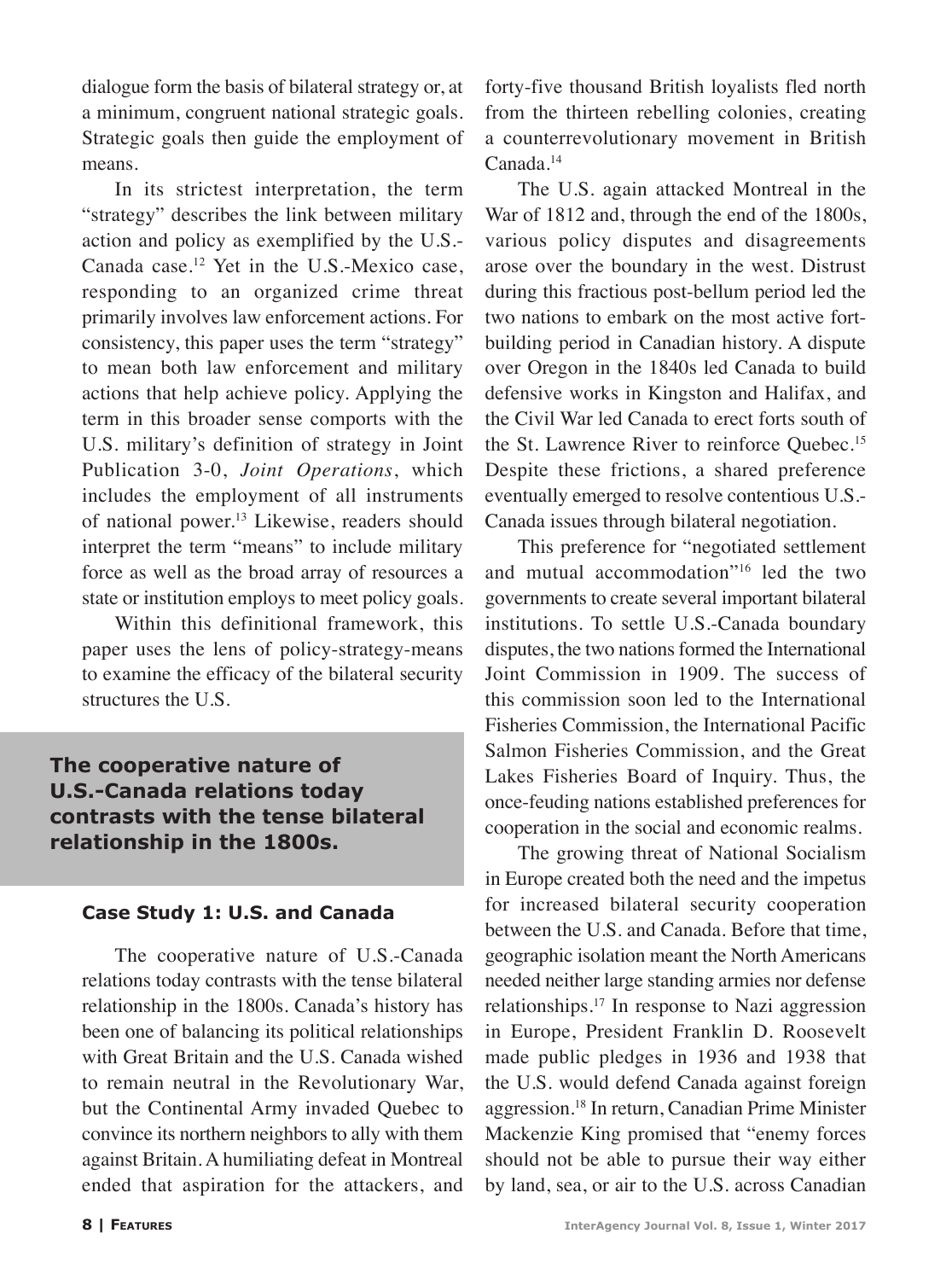territory."19

By July 1940, German bombs began falling in Britain, creating a greater sense of urgency in the minds of U.S. and Canadian leaders. One Canadian defense policy advisor described the existential threat posed by a Nazi conquest of the British Isles:

To those whose knowledge was most complete it was correspondingly apparent that if the Germans were able to land in force, the almost unarmed soldiers and civilians of Britain could not long maintain an effective defence. The collapse of British resistance would almost certainly be followed by demands on the nations of the New World for cooperation with the fascist powers. Rejection of these demands would invite early attack. Acceptance would mean the betrayal of the spiritual, social, political, and economic ideals which, though frequently honoured more in breach than in observance, were still the hallmarks of North American democracy.20

It was under this cloud that Roosevelt and King met on August 17, 1940, and agreed to establish the Permanent Joint Board on Defense to study sea, land, and air defense issues for the northern half of the Western Hemisphere. The "permanent" designation signified that the leaders intended the structure to outlast the war, a de facto acknowledgment of the increasingly interdependent nature of the security relationship.<sup>21</sup> The two nations modeled the new defense board on the International Joint Commission, the well-liked boundary adjudication body and perhaps the most successful and trusted U.S.-Canadian agency of the time. $22$ 

The need to coordinate bilateral defense strategy became apparent following World War II. The Military Cooperation Committee, formed in 1946, included representatives of the military service departments, the U.S. State Department, and the Canadian Department of External Affairs. The group focused on preparing, continuously revising, and submitting recommendations for the implementation of various security plans.

As Soviet technologies improved in the 1950s, fear of nuclear war heightened. The Canadian government recognized its population was too sparse to defend its expansive territory. The U.S. worked with Canada to emplace early warning radar systems deeper in the northern territory to ensure sufficient notice of an airborne attack. As they built more aircraft, the two governments saw the need to rapidly synchronize alert measures to provide a coordinated response to a Soviet incursion. The two militaries envisioned a joint command to coordinate the assets of the Royal Canadian and U.S. Air Forces, the "means" of North American defense. In 1958, the U.S. and Canada established NORAD.<sup>23</sup> The command evolved over time as the security environment changed, and NORAD now responds to potential airborne threats originating within North America and performs aerospace and maritime warning missions.

**The need to coordinate bilateral defense strategy [between the U.S. and Canada] became apparent following World War II.**

Sovereignty, however, remained a postwar concern for Canada. To protect its self-determination, the Canadian government ensured the binational NORAD agreement sufficiently constrained the U.S. from unilateral action. Although the agreement readily passed the Canadian House of Commons, eight members "with a visceral distrust of American military power"<sup>24</sup> still voted against it. Historian Shelagh Grant explains this postwar dynamic: "…the traditional fear of American encroachment increased and decreased in an inverse relationship to the perceived threat of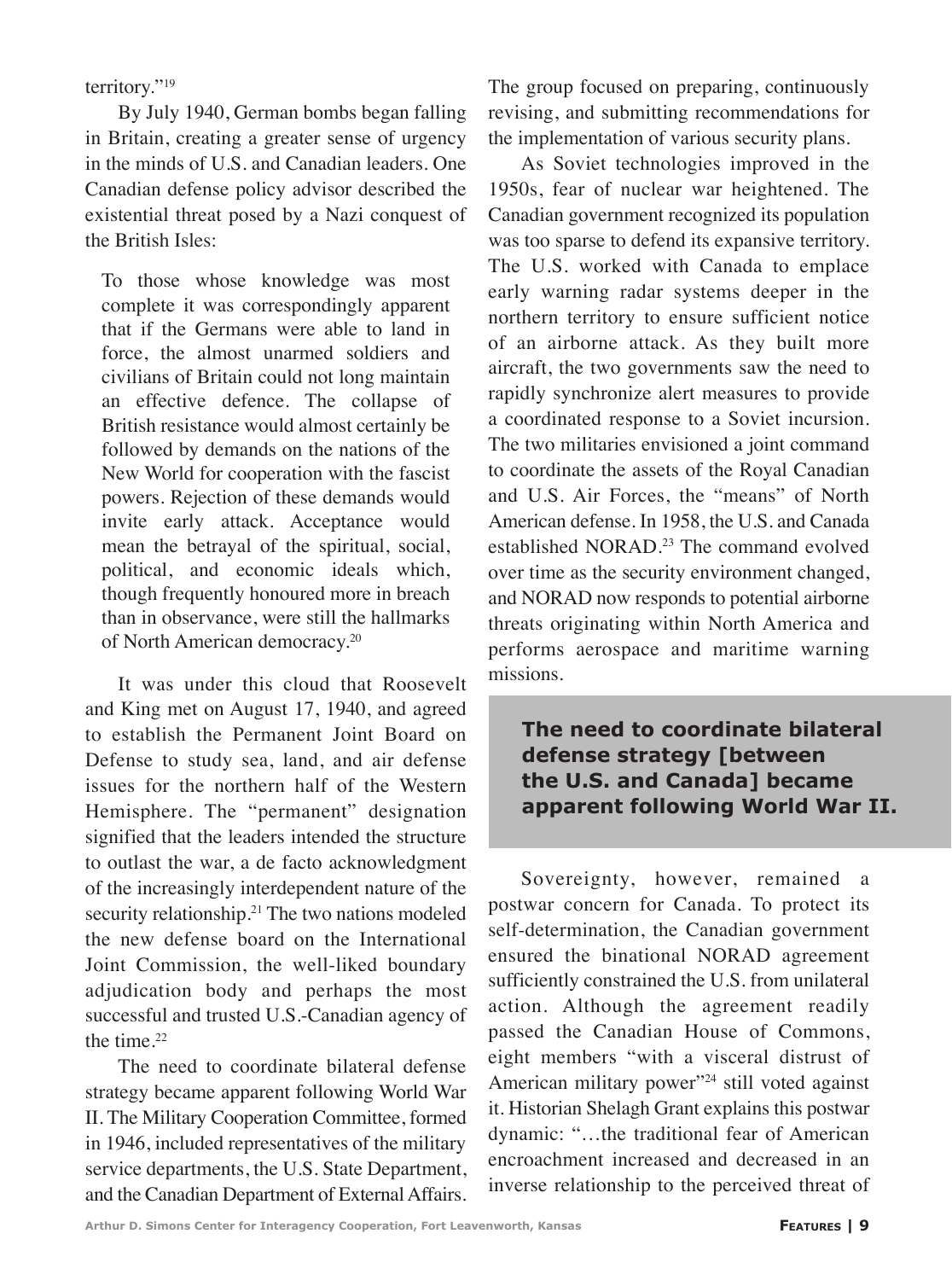Soviet aggression. When the need for security against an alien aggressor became paramount, the objective to guarantee security rights was superseded, a pattern which had precedent in the war years."25

Still conscious of sovereignty, the modern Canadian government mitigates power asymmetry with the U.S. by leveraging a "defense against help" strategy.<sup>26</sup> In the end, this resource-maximizing approach serves both nations. Canada maintains a sufficient unilateral defense capability to assure the U.S. that its northern approaches are secure, thus avoiding "unwanted help" from the U.S. In return, the U.S. expends significant resources for radars and other technology and receives permission to emplace them on Canadian soil to protect both nations.

## **In the post-9/11 world, U.S. security needs continue to influence Canadian defense policy...**

In the post-9/11 world, U.S. security needs continue to influence Canadian defense policy, and the special relationship with the U.S. gives Canadian defense officials an influential voice in U.S. defense policy formulation in areas of mutual interest.<sup>27</sup> Canada also benefits, as its military gains access to defenserelated information, training, and operational experiences, and Canadian businesses receive access to important technologies and the lucrative U.S. defense market. Thus, this case study answers two of the questions posed earlier. First, this analysis shows that growing social and economic integration allowed the two nations to overcome historical frictions, leading to the creation of a range of bilateral institutions. Second, the existential nature of the threat affected the formation of defense institutions, leading to the relatively rapid development of a robust, bilateral, security-cooperation structure. To mitigate sovereignty concerns and power asymmetries inherent in the integrated structure, Canada adopted its "defense against help" resource-maximizing strategy to shape the institutional structures and achieve a balance between security and sovereignty.

To answer the third question, this paper will examine each structural level to assess how effectively the U.S.-Canada security model enables the coordination of security policy, strategy, and means. The Permanent Joint Board on Defense, the body created in 1940, coordinates U.S.-Canada defense policy.28 Since the end of World War II, the Permanent Joint Board advised on nearly all major joint defense measures, including the installation of early warning radars; the adoption of an underwater, acoustic, surveillance system; the creation of NORAD; and modernization of North American air defense. Today, its members confer biannually on important issues of defense policy, operations, finance, and logistics, submitting recommendations to the two governments for approval. After the terrorist attacks on the U.S. in 2001, board membership expanded to include representatives of the U.S. Department of Homeland Security and Public Safety Canada. Perhaps equally important, the forum serves as an alternate channel of communication to more rapidly resolve difficult policy issues, such as cost-sharing in the face of declining budgets, and acts as a "valuable forum for the expression of national interests and for frank exchanges that allow discussion of the full spectrum of security and defence issues."29

Strategy coordination occurs today through the Military Cooperation Committee. In 1946, the committee served as the direct link between the Canadian Chiefs of Staff Committee and the U.S. Joint Chiefs of Staff to recommend and coordinate joint defense planning. The first act of the newly formed committee was crafting a plan to implement a set of post-war joint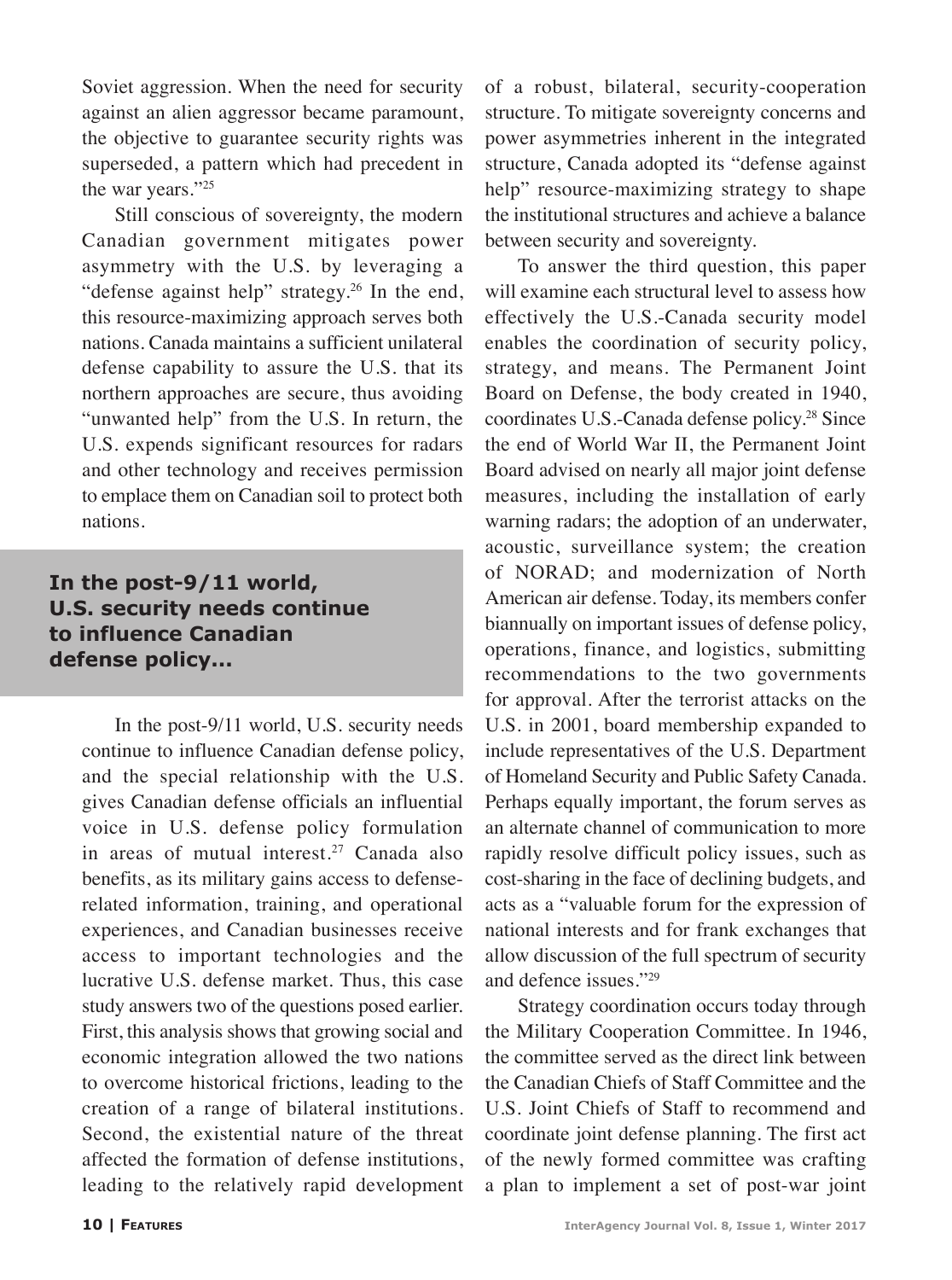defense principles established by the Permanent Joint Board. The principles included defense collaboration, exchange of personnel, joint maneuver exercises, developing and testing of materiel, increased standardization, reciprocal use of military facilities, and "no impairment of control by each country over all activities in its own territory."<sup>30</sup> These arrangements protected sovereignty while offering strategic flexibility that "allowed for increasing amounts of collaboration as the two countries began to accept the inescapable conclusion that the Soviet post-war strategy left no alternative but to broaden the defensive collaboration designed to guard North America from Soviet aggression."31

The committee also devised the Basic Security Plan, which called for a "comprehensive continental air defence organization, cartography, air and surface surveillance to provide early warning of attack, anti-submarine and coastal defence, counter-lodgements plans, and a joint command structure."32 Committee members updated the plan regularly based on joint intelligence estimates produced by the intelligence subcommittees of the Permanent Joint Board on Defense and the Military Cooperation Committee.

As increasing Soviet nuclear attack capability narrowed the time window to detect an imminent attack, no institution existed to coordinate the "means" of defense. The militaries of the U.S. and Canada recognized the need for trained forces that could rapidly react under a single commander and fight in a coordinated air battle.<sup>33</sup> To improve close operational coordination, the two governments established NORAD, a joint command to conduct aerospace warning and aerospace control of North America. A U.S. commander heads NORAD with a Canadian deputy. To alleviate sovereignty concerns, each nation retained national command over its own units, managing their training, discipline, stationing, and logistics. This examination shows that the

three institutions that make up the U.S.-Canada bilateral security coordination structure adapt with the times, give each nation an equal voice, and enable Canada and the U.S. to effectively coordinate defense policy, strategy, and means.

**...no other nation affects the U.S. and its citizens as much on a day-to-day basis as Mexico.**

#### **Case Study 2: U.S. and Mexico**

U.S.-Mexico interdependence has grown to the point that perhaps no other nation affects the U.S. and its citizens as much on a dayto-day basis as Mexico.<sup>34</sup> About one million U.S. citizens reside in Mexico and more than 33 million Hispanics of Mexican descent live in the U.S.<sup>35</sup> Mexico buys more U.S. products than any nation except Canada, and one in every twenty-four U.S. workers depends on trade with Mexico.<sup>36</sup> The two nations boast new intergovernmental organizations to coordinate higher education, research, entrepreneurship and innovation, border modernization, and repatriation strategy and policy. These new initiatives complement long-standing, crossborder cooperation on environmental issues, natural resources, telecommunications, and public health.

One sees the same interdependencies reflected in the problem of transnational organized crime. The U.S. is the world's largest consumer of illegal narcotics, while economic conditions and underdeveloped legal and judicial systems in Mexico have allowed the country to become a major producer and transit route for drugs.37 In recent years, drug trafficking organizations grew more violent and diversified their activities to include extortion, robbery, piracy, kidnapping, and human smuggling. From 2006 to 2012, an estimated 80,000 people died in Mexico from drug-related violence.<sup>38</sup>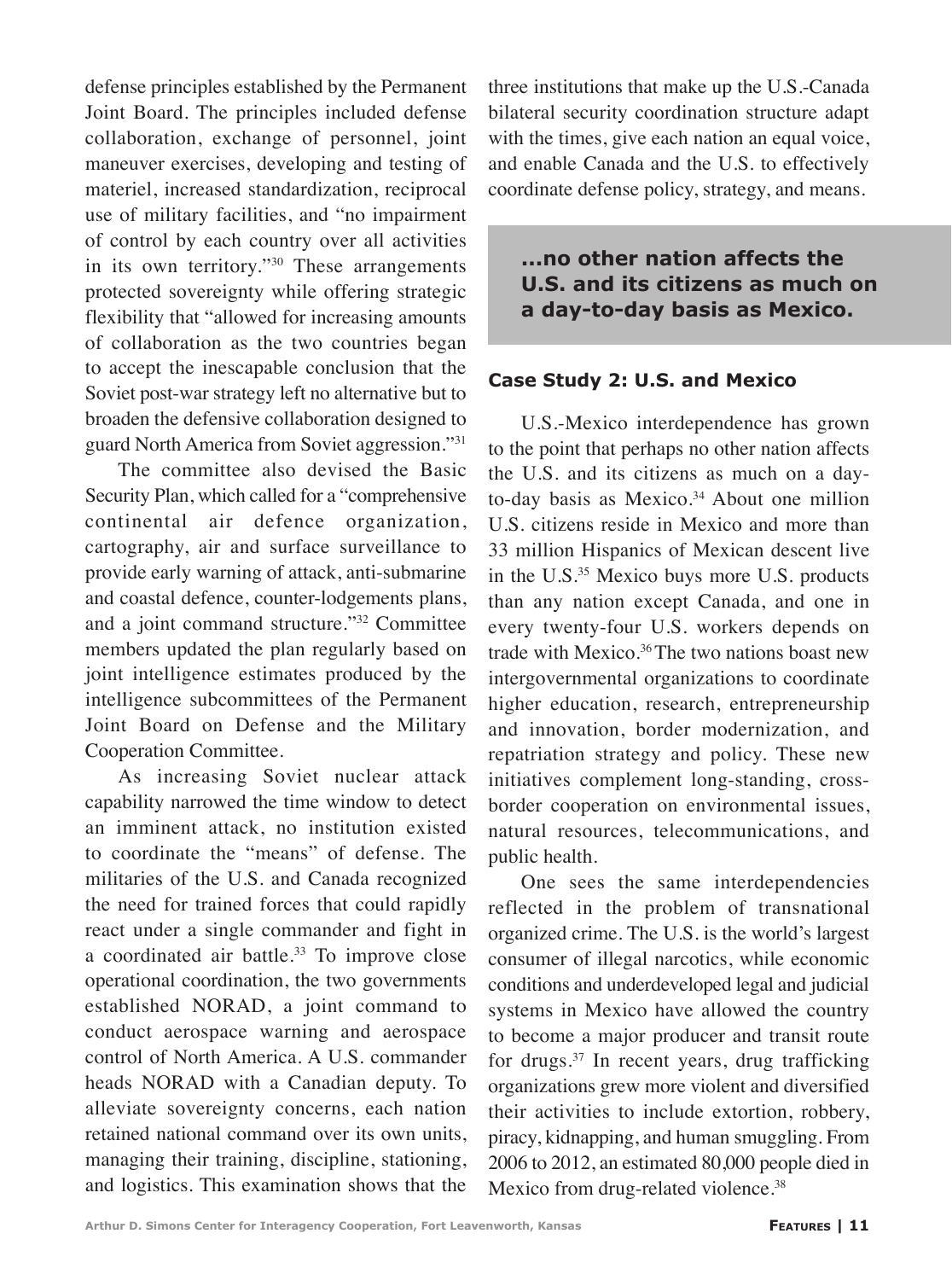In recent years, the U.S. and Mexico committed to work together to meet the threat posed by violent transnational crime. The two governments enacted the 2007 Mérida Initiative, a cooperative framework that guides bilateral efforts to disrupt organized crime groups, institutionalize the rule of law, create a modern border, and build strong and resilient communities. Reaching this unprecedented level of cooperation required the U.S. and Mexico to overcome significant political frictions rooted in their shared history.

Descending from very different colonial heritages, the U.S. and Mexico had little interaction before the 1800s.<sup>39</sup> In the mid-1800s, Mexico suffered threats of intervention from Spain, Great Britain, and France. French troops occupied Mexico City in 1863, but the U.S., focused on its own internal conflict, did nothing until the Civil War ended 1865.

**Understanding the need to ensure Mexican neutrality in World War I, the Wilson administration abandoned interventionist policies...**

> The U.S. then sided with Benito Juárez and his Mexican liberal forces against the Frenchbacked Mexican elites who installed a Hapsburg on the throne. After the monarchy collapsed, Mexico attempted economic and educational reforms, but no leader effectively controlled the Mexican state until Porfirio Díaz consolidated power in 1876 and established a thirty-five-year reign of internal peace and political stability. For the first time in the country's history, Mexico began developing an identity as an independent nation-state.40

> Despite democratic aspirations, the Díaz regime remained a military dictatorship that accomplished its ambitious modernization

agenda at the expense of personal and political freedom. Díaz maintained control through a strong state bureaucracy buttressed by the country's interdependent economic relationship with the  $U.S.<sup>41</sup>$  For thirty years,

U.S. financial investment in the country increased, but concentration of wealth among a few local and foreign investors entrenched class stratification, and Mexico remained a poor and rural country.42

Into the 1900s, the U.S. administrations of Theodore Roosevelt and William Howard Taft maintained interventionist policies toward Latin America. Many Mexicans resented U.S. support for the Díaz regime, and a strong, anti-U.S. movement emerged in segments of the population. $43$  The Mexican economy foundered. In 1910, the volatile northern region of Mexico, with its ungoverned spaces and rapid access to money and guns from the U.S., fell into revolution.<sup>44</sup> By May 1911, rebel uprisings throughout the country spurred the eighty-year-old Díaz to resign. Years of violent upheaval followed, and repeated U.S. political interventions and military encounters led successive Mexican governments to adopt a foreign policy designed to limit U.S. influence and "establish a sphere of autonomous action vis-à-vis the ever- more-powerful neighbor to the north."45

During World War I, the 1917 Zimmerman Telegram proposing an alliance between Germany and Mexico outraged the U.S. public. The secret proposal, however, also caused the U.S. government to seriously rethink its aggressive stance toward the neighbor on its southern flank.<sup>46</sup> Understanding the need to ensure Mexican neutrality in World War I, the Wilson administration abandoned interventionist policies and recognized the government of President Venustiano Carranza. Nonetheless, revolution continued in Mexico until 1920, prompting more than 800,000 Mexicans to migrate to the U.S.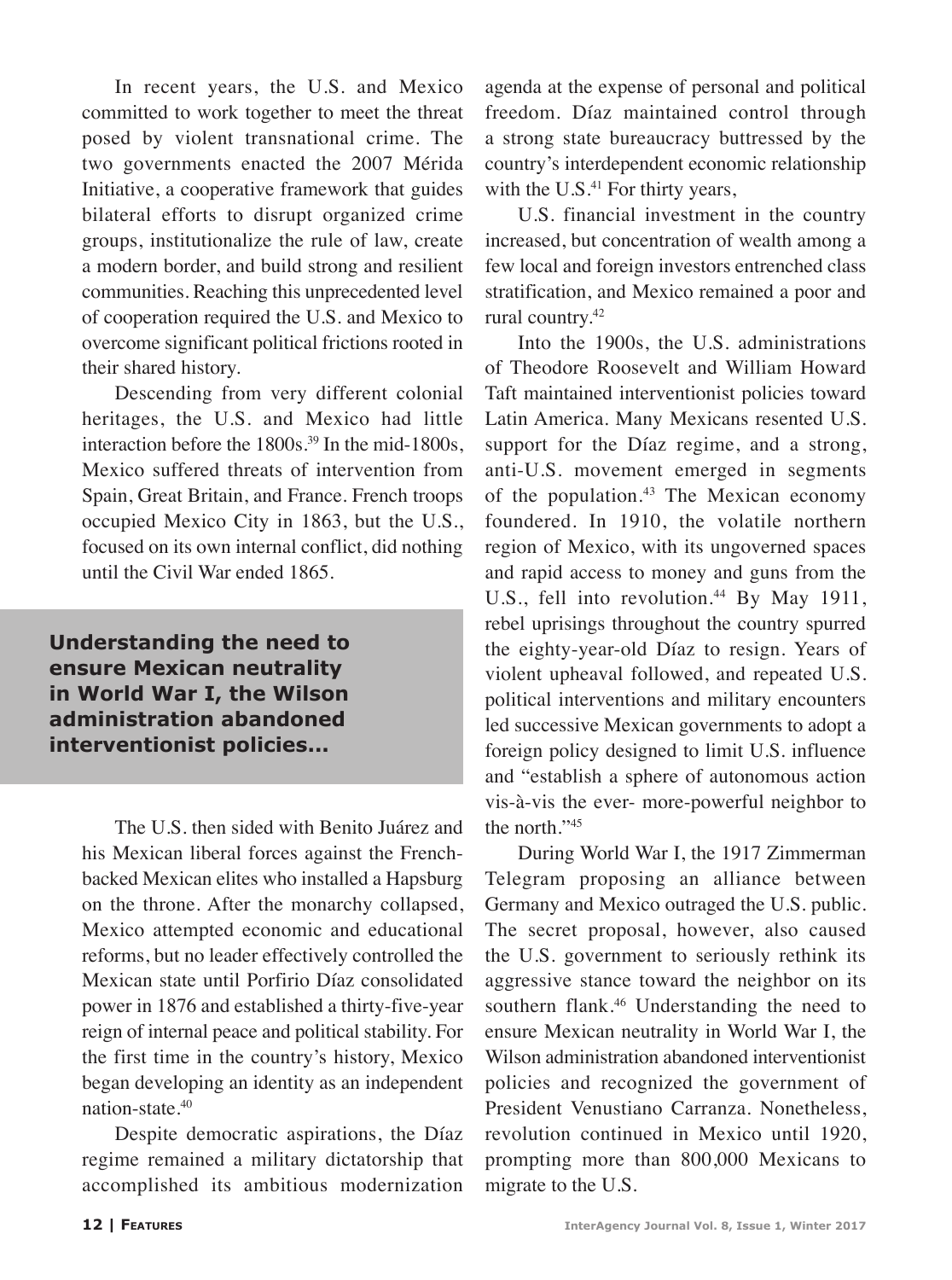Mexico emerged from ten years of revolution with the Constitution of 1917. This progressive document stands today. It codified the concepts of federalism, separation of powers, and a bill of rights, and it recognized social and labor rights, separation of church and state, and universal male suffrage. Sovereignty concerns are evident in the document's nationalist proclamations that limit foreign and church-owned property and assert national control over Mexico's natural resources. By 1929, the Partido Revolucionario Institucional, (Institutional Revolutionary Party) emerged. Members of this political party would lead the Mexican government for the next seven decades.

In 1933, President Franklin D. Roosevelt entered office seeking to reframe U.S. relations with Latin America. He announced his "Good Neighbor" policy, which abrogated U.S. military intervention in Central and South America while seeking to advance U.S. economic interests and build a hemispheric alliance against the Axis powers.<sup>47</sup> Roosevelt intended his more sophisticated approach to strengthen continental defense and "attract cooperation rather than coerce it."48 Yet despite the friendlier U.S. foreign policy, many Mexican immigrants and Mexican-Americans—faced deportation or left the U.S. voluntarily between 1929 and 1939 because of anti-immigrant sentiments exacerbated by job scarcity during the Great Depression.49 The economic downturn also led to a sharp decline in national income in Mexico, whose economy had not fully recovered from a decade of civil war. Nonetheless, the Mexican government fueled a slow economic recovery throughout the 1930s by creating a national investment bank, accelerating land reforms, and nationalizing the railroad system.

Perhaps the first major test of the Good Neighbor policy came in 1938 when Mexico nationalized its oil industry, seizing foreign oil holdings and leading some U.S. business leaders to call for a military response.<sup>50</sup> Roosevelt supported Mexico's right to expropriate foreign oil holdings as long as the government promptly compensated the property owners, a position that earned the approval of Mexico and other Latin American nations.<sup>51</sup> Negotiations over payments for expropriated property dominated the U.S. State Department's Mexico agenda for more than three years, impeding the U.S. military's desire to achieve a bilateral defense agreement with Mexico. The two governments finally signed a settlement in November 1941 to compensate U.S. oil investors. Despite the settlement, many Mexicans remained suspicious of the U.S., and Mexican leaders continued to stoke anti-U.S. rhetoric for political effect.<sup>52</sup>

## **...Roosevelt's more respectful approach toward Mexico enabled wartime security cooperation at the highest levels of government.**

These tensions notwithstanding, Roosevelt's more respectful approach toward Mexico enabled wartime security cooperation at the highest levels of government. After the Japanese attack on Pearl Harbor, Mexican President Manuel Ávila Camacho severed diplomatic relations with Japan. In May 1942, the German sinking of two oil tankers in the Gulf of Mexico led the Mexican government to declare war on the Axis Powers. Mexico subsequently allowed the U.S. military to use ports and airfields on Mexican soil. The U.S. offered lend-lease equipment and materiel to Mexico, and Mexican pilots trained in the U.S. to fly missions alongside their U.S. counterparts in the Philippines. The Mexican government also allowed U.S. military mechanics to remain at Mexican airfields, but only in civilian clothes as employees of Pan American Airways.53

More importantly for post-war cooperation, the two nations formed the Joint Mexican-U.S. Defense Commission. Much like the U.S.-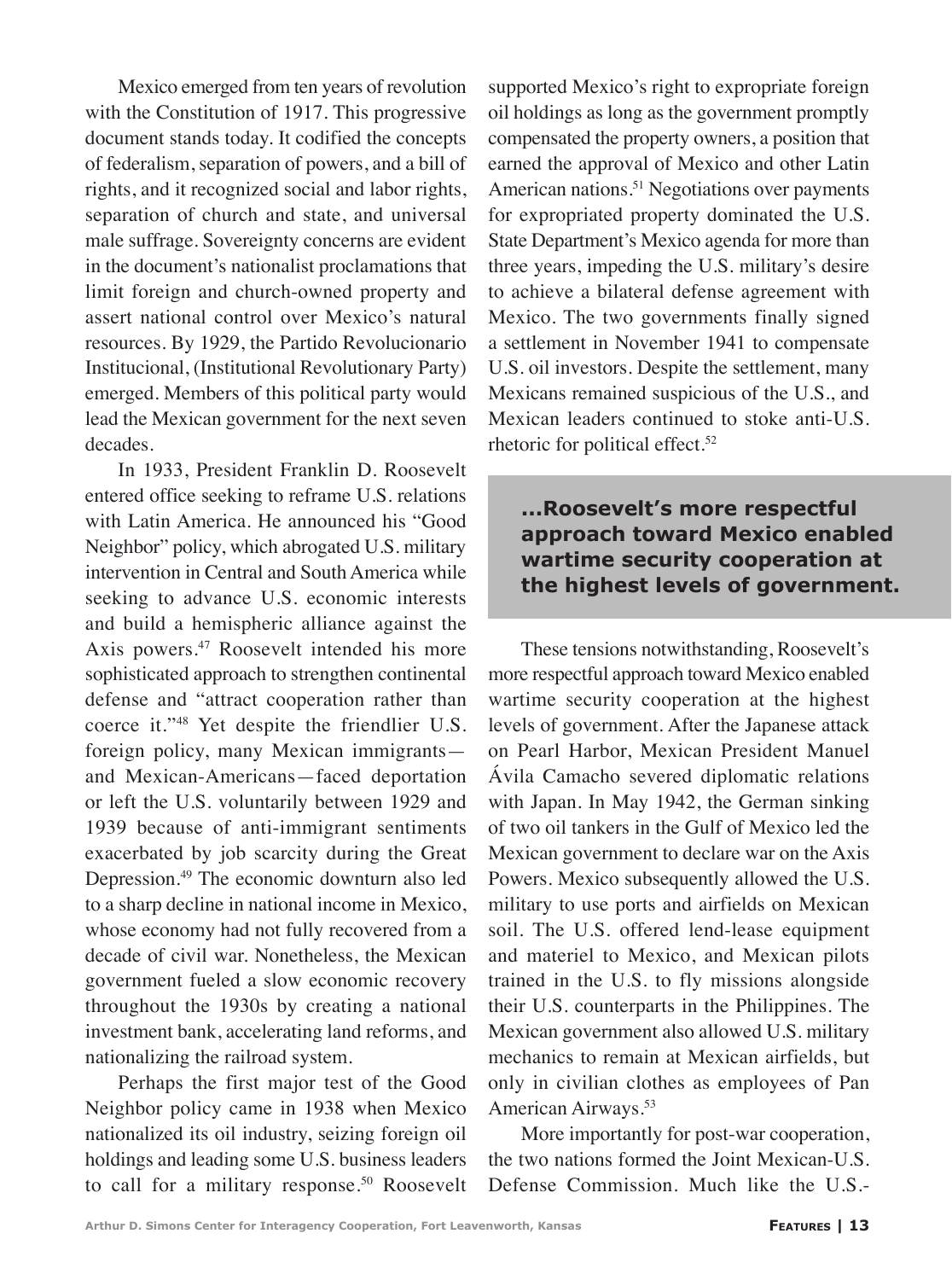Canada Permanent Joint Board on Defense, the U.S.-Mexico commission reported directly to national political leaders and coordinated on joint defense issues. Although they did not designate the joint commission a permanent body, the two countries made plans in 1945 to continue the meetings into the postwar years. Additionally, both the U.S. and Mexico joined seventeen other signatories of the 1947 Inter-American Treaty of Reciprocal Assistance. The mutual defense arrangement proclaimed that an attack on one state by an American or foreign nation would be considered an attack on all. The postwar treaty was a manifestation of the U.S. Cold War policy intended to prevent Latin American nations from falling prey to Soviet influence.<sup>54</sup>

## **During World War II, labor shortages had led the U.S. to admit Mexican temporary workers into the country.**

Relations deteriorated in 1952 when the U.S. proposed an agreement with Mexico that offered military aid if the Mexican government signed a "Defense of Democracy" clause and agreed to commit troops to fight on foreign soil under certain circumstances.55 The Mexican people had no appetite for following the U.S. into regional conflicts—perhaps not surprising given the country's history of repeated invasion. Mexico rejected the proposal and, from that point forward, security cooperation ceased. Mexico refused U.S. military aid, declined participation in joint exercises, and forbade U.S. troops from entering Mexican territory. The once-promising military-to-military relationship diminished to include only annual events such as joint staff talks and the Fifth Army Inter-American Relations Program, as well as limited training of Mexican officers and soldiers at U.S. military institutions.<sup>56</sup>

Changes also ensued in the social and economic realms. During World War II, labor shortages had led the U.S. to admit Mexican temporary workers into the country. A repatriation program followed in the 1950s and 1960s, and more than one million Mexicans forcibly or voluntarily left the U.S. A large jobless population formed in northern Mexico, with unemployment rates rising as high as 50 percent in border cities such as Ciudad Juárez, Tijuana, and Mexicali.<sup>57</sup> To address unemployment in the historically volatile border region, the Mexican government instituted a series of economic development programs. The Program for the Use of Excess Manpower in the Border Region (Programa de Aprovechamiento de la Mano de Obra sobrante a lo largo de la Frontera con Estados Unidos) helped spur the growth in the 1960s of *maquiladoras*, factories in Mexican border towns that enjoy special tax breaks.58 In these factories, laborers in Mexico assembled goods destined for U.S. markets using materials imported duty-free from the U.S. The U.S. charged duties on the finished imports based only on the value added by Mexican costs. This border industrialization effort changed U.S. investment in Mexico from an extractive model to one focused on assembly and production. It also "constituted a reversal of the traditional Mexican policy of attempting to bolster the northern border economy against U.S. economic penetration and dominance."59 Northern Mexican cities grew and cross-border trade surged, further increasing U.S.-Mexico economic and cultural ties in the border region.<sup>60</sup>

Newly discovered oil fields in the 1970s led the Mexican government of José López Portillo to borrow huge sums of foreign capital to develop the resource. However, falling oil prices and rising inflation in the early 1980s created economic stagnation and high unemployment in the now deeply indebted country.61 A half-century of one-party rule resulted in an inefficient, "inward-looking, oil-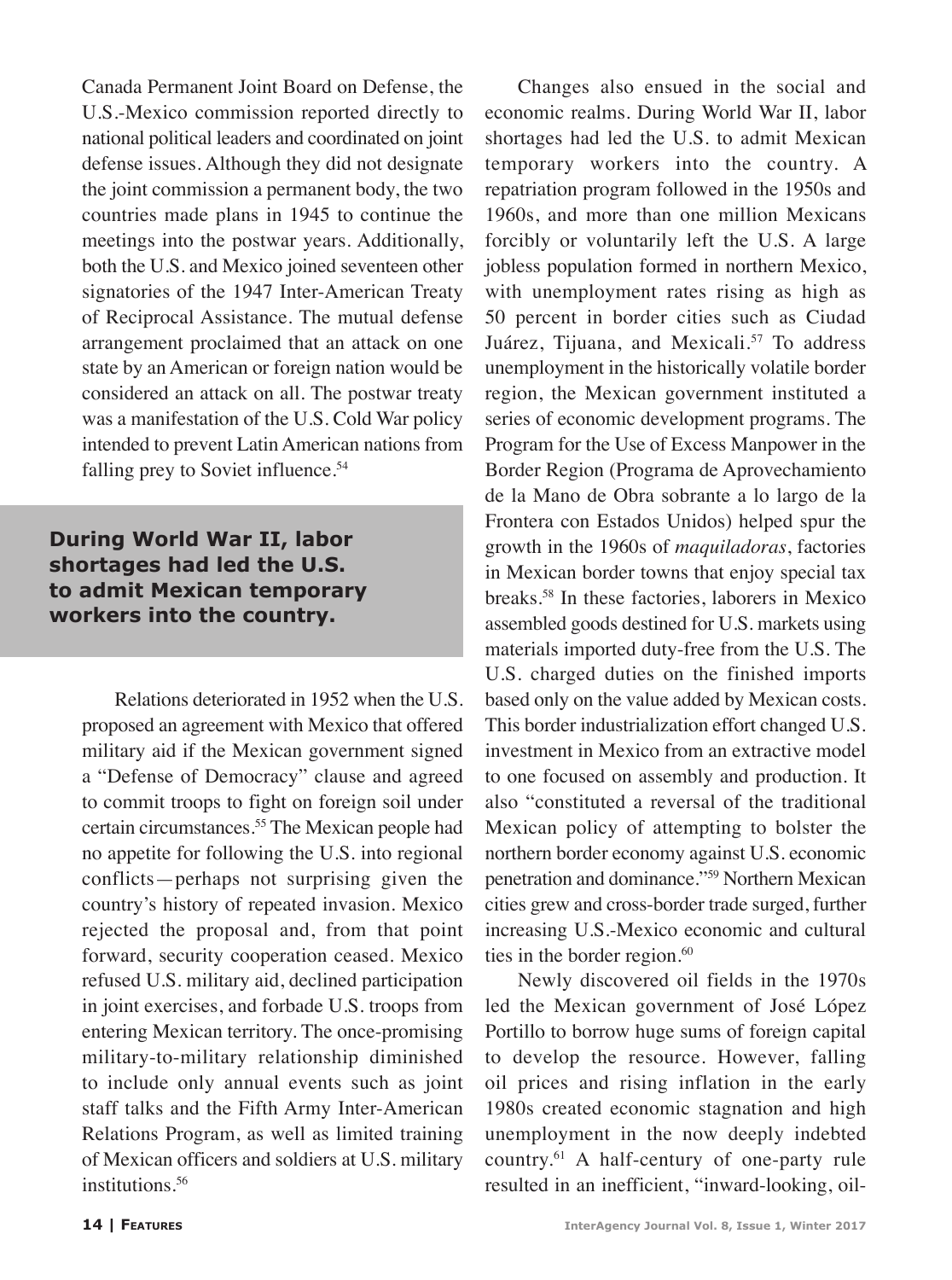dominated economy"62 in which state- sponsored monopolies employed nearly one million Mexicans and provided patronage opportunities for party officials and union members. Unable to meet its debts, Mexico suffered a financial crisis. Assuming office in 1988, Mexican president Carlos Salinas de Gortari recognized that the government could no longer view political sovereignty and economic dependence as contradictory; national development required increased integration into the world, specifically with the  $U.S.^63$  The government took steps to "liberalize its economy and democratize its politics to get closer to its neighbor."64 Mexico privatized a range of industries including telecommunications, steel, railroad, airlines, electricity and natural gas, insurance and banking systems. Salinas also proposed a free trade pact with the U.S. Subsequent talks led to the North American Free Trade Agreement, which became the "cornerstone of [Mexico's] democratization and liberalization process."65

The *maquiladoras* of the 1960s matured into today's cross-border regional supply chains and a more sophisticated manufacturing process called production sharing. One study estimates that one in every twenty-four U.S. workers depends on the production- sharing process, in which raw materials, parts, and partially-assembled goods cross the border multiple times during the manufacturing process.<sup>66</sup>

#### **Transnational Crime and Building a Robust U.S.-Mexico Security-Cooperation Structure**

The post-war cycles of economic crisis and expansion that affected the legitimate economy also affected the illegitimate business of transnational crime. Mexican crime groups such as Sinaloa, Tijuana, Juarez, and Gulf cartels originated in the 1960s when smuggling contraband goods into the U.S. became profitable, and corrupt state security forces provided protection from prosecution and rivals.67 In the 1970s and 1980s, cocaine began transiting Mexico from Central America. Mexican crime groups expanded from "family businesses to small armies,"68 growing more sophisticated and creating their own security forces as they competed for markets and territories. The groups hired former guerrillas and mercenaries—veterans of the wars in

**In the 1970s and 1980s, cocaine began transiting Mexico from Central America. Mexican crime groups expanded from "family businesses to small armies..."**

Central and South America—who employed military training, organization, equipment, and tactics. To maintain these expensive armies, the crime groups secured territories or plazas where they could impose tolls or taxes (*piso*) on the activities of other criminal organizations operating in those areas. Collecting *piso* serves as a significant revenue stream for the dominant crime group, which claims up to half the value of the contraband moving through its corridor.<sup>69</sup> Today, nearly all cocaine and a significant amount of heroin that enters the U.S. passes through Mexico, and Mexico remains the primary foreign source of marijuana and methamphetamines destined for the U.S.70

Meanwhile, the U.S. perpetuates the narcotics industry not only through its market for drugs, but also from the tide of cash and the "iron river" of weapons streaming south. $71$ 

Violence and corruption remain major concerns within Mexico. Mexican crime groups use violence in pursuit of profit rather than political change. The most brutal violence involves securing lucrative logistics hubs and corridors—ports, trade routes, and border transit areas—although crime groups also resort to bloodshed for "managing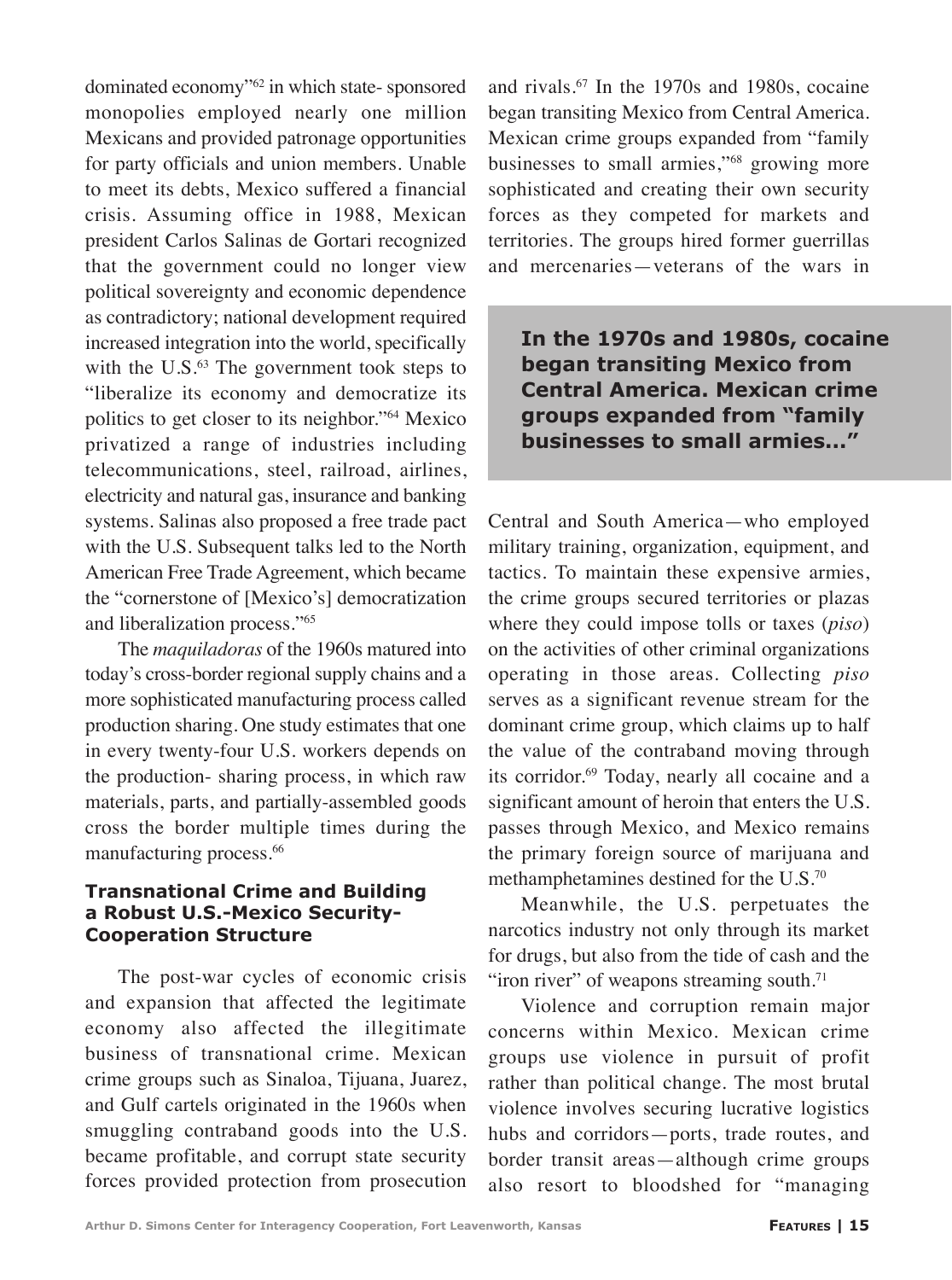everything from marketing to public relations to human resources."72 Much like multinational corporations, these borderless networks use supply and logistics chains, calculate risk and return on investment, seek new geographic markets and ways to cut business costs, and employ as many people as British Petroleum or Intel.73 Illicit profit rivals those of global corporations. Estimated earnings from drug sales to the U.S. range from \$19 billion to \$29 billion annually.74

Globally, these criminal networks "insinuate themselves into the political process…through direct bribery; setting up shadow economies; infiltrating financial and security sectors; and positioning themselves as alternate providers of governance, security, services, and livelihoods."75 Once embedded in the social and political fabric of a state, organized crime spreads corruption and insecurity by distorting the regular economy and fueling a feedback loop that further erodes governance and rule of law.

**Although U.S. officials worry about violence spilling over the border from Mexico, the greater threat from the U.S. perspective lies at the nexus of transnational crime and terrorism.**

Attempts by states to confront the threat cause the networks to undergo rapid mutations and adopt ever more effective tactics. Fluid and decentralized network structures impede law enforcement efforts to infiltrate, disrupt, and dismantle conspiracies as opportunistic groups form around specific, short-term schemes or "outsource" portions of their operations to others.

Although U.S. officials worry about violence spilling over the border from Mexico, the greater threat from the U.S. perspective lies at the nexus

of transnational crime and terrorism.76 Today's transnational criminal elements are "fluid, striking new alliances with other networks around the world and engaging in a wide range of illicit activities, including cybercrime and providing support for terrorism."77 Meanwhile, terrorists are increasingly turning to transnational criminal organizations for financial and logistical support.<sup>78</sup> Although largely opportunistic, the crime-terror nexus is critical; U.S. officials worry about the "successful criminal transfer of [weapons of mass destruction] material to terrorists or their penetration of human smuggling networks as a means for terrorists to enter the U.S."79 There is evidence, for example, that Hezbollah worked in Latin America and with Mexican drug trafficking organizations to launder money, finance terrorism, and smuggle people, and that transnational criminal organizations worked with outlaw motorcycle gangs to conduct illicit activities in the U.S.<sup>80</sup>

Given the threat, this case study seeks to answer the question of how shared interests can help overcome historical bilateral frictions and, ultimately, achieve effective security coordination. From an economic perspective, the U.S. is, by far, Mexico's largest trading partner, and Mexico buys more U.S. products than any country except Canada.<sup>81</sup> Mexican President Enrique Peña Nieto and U.S. President Barack Obama pledged to work together to make their economies even more competitive around the world. In January 2013, they announced the establishment of bilateral forums to coordinate trade policy, foster economic growth, and develop a shared vision for education, innovation, and research. Policylevel coordination across these issue areas now occurs through new mechanisms, such as the cabinet-level, high-level, economic dialogue; the Bilateral Forum on Higher Education, Research, and Innovation; the Mexico U.S. Entrepreneurship and Innovation Council; and the Repatriation Strategy and Policy Executive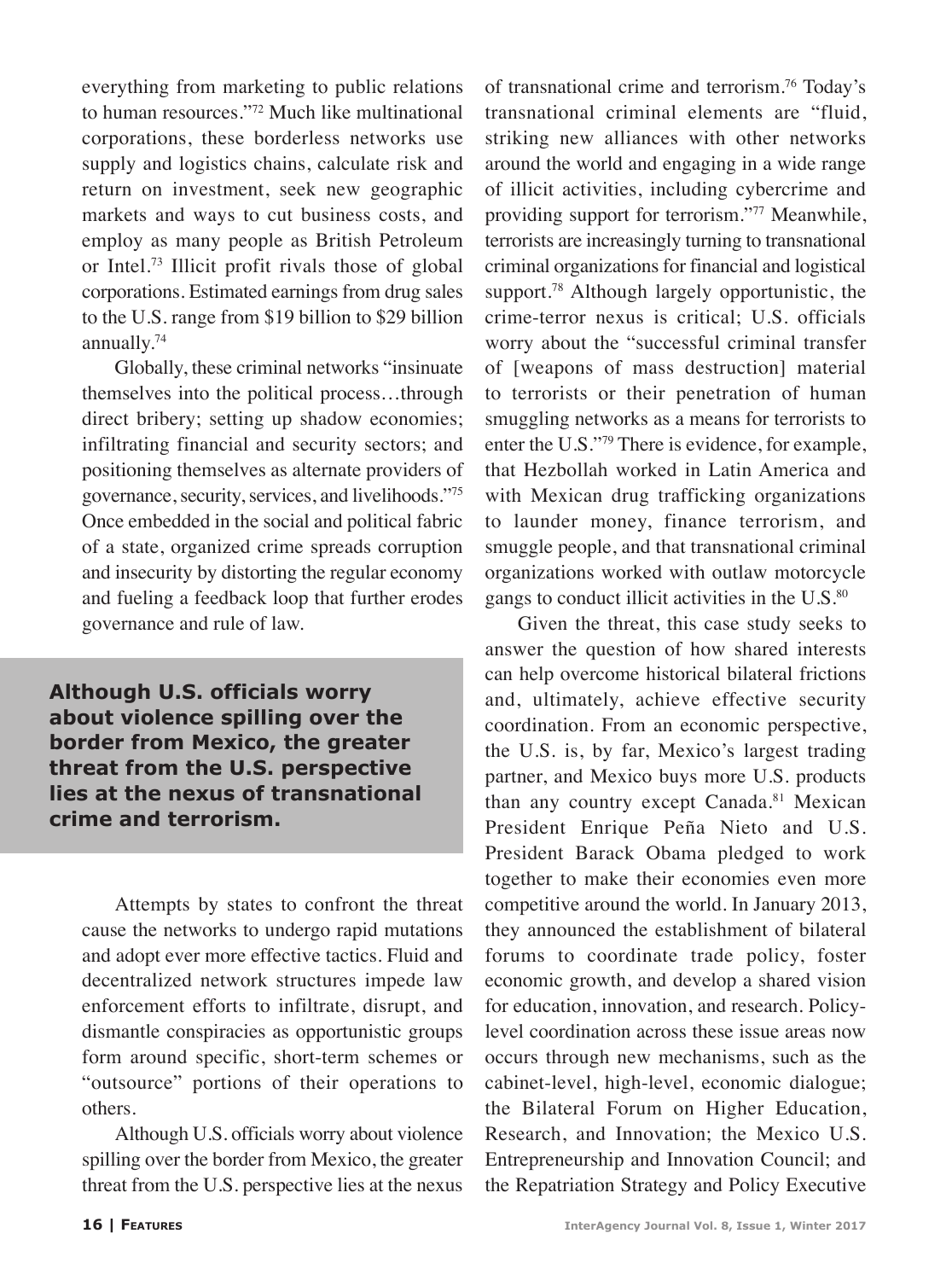Coordination Team. In January 2015, Peña Nieto said these efforts improve economic conditions in Mexico, which in turn raise living standards; discourage undocumented immigration to the U.S.; and support his administration's efforts to improve internal security conditions.<sup>82</sup> Mexico also joined the U.S. and Canada in the Trans-Pacific Partnership trade negotiations. The trade deal, negotiated in October 2015, signals Mexico's economic strength through its willingness to compete offensively rather than defensively with China and creates both a path and incentive for additional reforms in Mexico and other Latin American countries.<sup>83</sup>

Understanding how the nature of the threat shaped current U.S.-Mexico security institutions begins with examining bilateral relations during World War II as both Mexico and the U.S. declared war on the Axis powers. The existential threat of war led to broad cooperative efforts such as base sharing, bilateral sales of natural resources and materiel, combined training, units flying side-by-side in the Pacific, and even the stationing of U.S. troops in Mexico, albeit dressed as civilian mechanics. With the defeat of Axis powers and a surging economy, Mexican distrust of U.S. intentions returned and the security relationship cooled.

Today, transnational organized crime poses a more insidious threat, resulting in a more incremental approach to building a security cooperation structure. Within the last few decades, changing social, economic, and security conditions in Mexico created opportunities for greater bilateral cooperation. In the security realm, the Mérida Initiative became the cooperative framework, and institutions emerged to coordinate policy and strategy. At the level of the means, however, the two nations continue to rely on numerous law enforcement agencies with support of the military to carry out strategy. This discussion, then, naturally leads to the third question: How effective is the current U.S.-Mexico-structure at coordinating policy, strategy, and means in response to the insidious threat of transnational organized crime?

At the political level, once rare presidential meetings now occur frequently, and presidential representatives meet annually to coordinate policy through the U.S.-Mexico Security Coordination Group. The State Department, through its Embassy in Mexico City, leads the U.S. effort to coordinate bilateral strategies that guide implementation of the Mérida Initiative. In 2010, the two countries established the High Level Consultative Group, an annual meeting of

## **The State Department, through its Embassy in Mexico City, leads the U.S. effort to coordinate bilateral strategies...**

U.S. and Mexican cabinet-level officials that sets strategic direction and reaffirms the commitment and willingness of both governments to continue the partnership. The group's meeting in 2011 established or affirmed fourteen priorities across the four pillars of the Mérida Initiative. The broad approaches included improving intelligence sharing; increasing efforts to counter illicit weapons trafficking; accelerating justice system reforms; developing a coordinated, investigative strategy to enhance law enforcement cooperation in the border region; and initiating a binational narcotics demand reduction study.

This guidance frames the activities of the Policy Coordination Group. National security representatives from both countries chair the group. The offices of the ambassadors serve as secretariats, and assistant secretaries from various agencies sit as members. This group develops bilateral strategy and strategic goals for implementing the Mérida Initiative. These two organizations, then, perform policy and strategycoordination functions similar to those of the U.S.-Canada Permanent Joint Board on Defense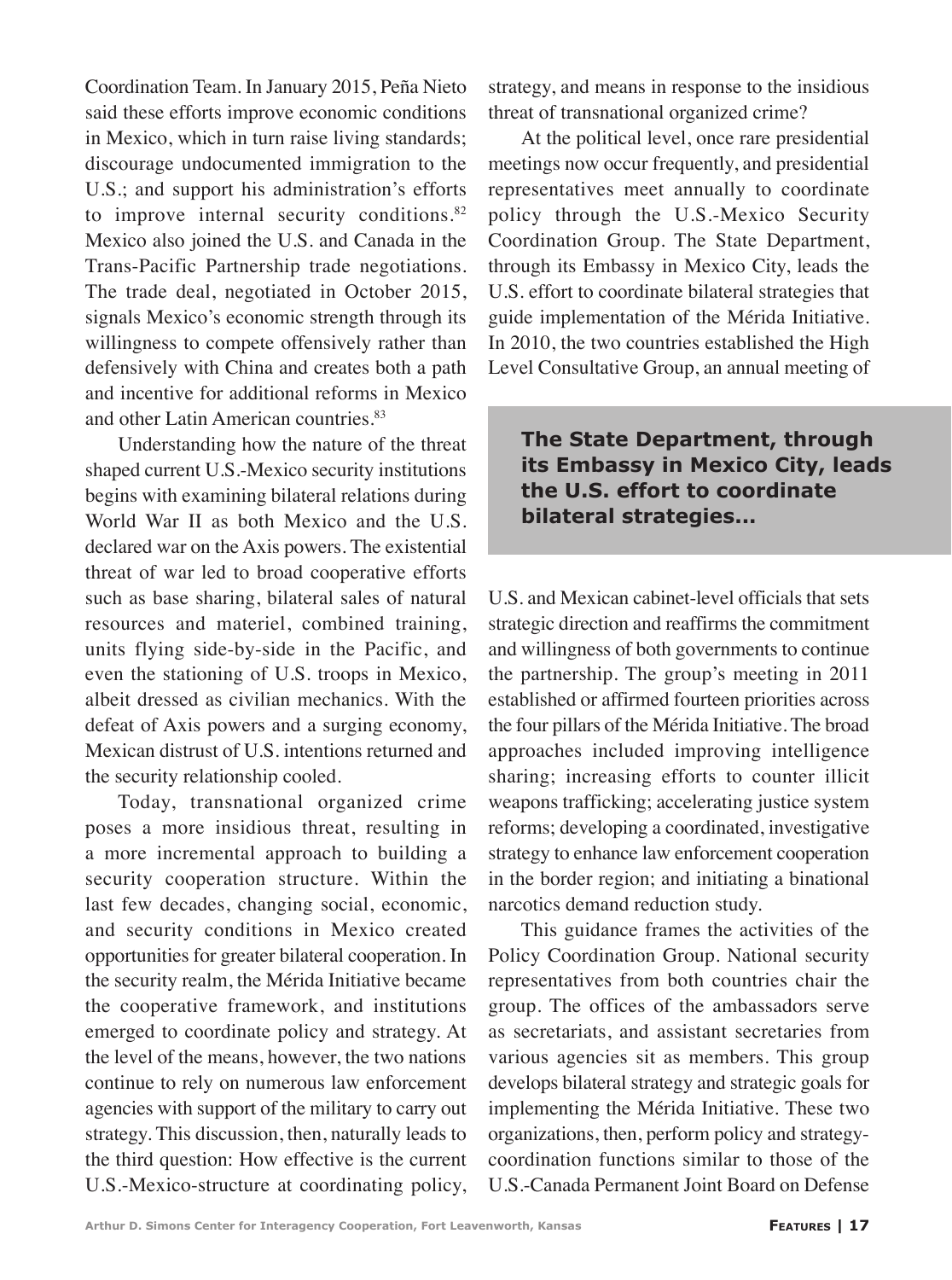and the U.S.-Canada Military Cooperation Committee. Other U.S.-Mexico bodies perform administrative functions, such as facilitating equipment transfers and coordinating training programs, while others focus on specific issues areas, such as reducing violence in key border areas.84

Despite these mechanisms to coordinate policy and strategy, U.S.-Mexico security coordination at the level of the means remains largely stove-piped; that is, the myriad agencies on both sides of the border report to their respective headquarters in their national capitals. Within these "stovepipes," agencies employ diverse means in an uncoordinated fashion. These means include law enforcement operations and investigations, as well as military activities permitted by each country's laws. Much of the interagency and cross-border cooperation remains personality-dependent and occurs in an ad hoc fashion. A 2016 Congressional Research Service report notes that much more remains to be done to improve cross-border law enforcement operations and investigations.<sup>85</sup>

**...a variety of systemic problems hinder coordinated employment of law enforcement and military means to address transnational organized crime.**

#### **Applying the NORAD Model to U.S.- Mexico Security Cooperation**

Despite the significant barriers to cooperation, the existing structure achieves some level of interagency coordination. Across multiple agencies, increased information sharing allowed the U.S. and Mexican governments to develop trusted traveler programs, better target money laundering and financial crimes, and improve capacity to interdict weapons of mass destruction. Military engagements also increased significantly in the last decade.<sup>86</sup> The two militaries now enjoy a high level of cooperation in the areas of professional military education, training, and operational collaboration. In an unprecedented move, Mexico approached the U.S. Department of Defense to procure more than \$1 billion in trucks, helicopters, and other acquisitions, a one-hundred-fold increase from previous years.<sup>87</sup>

In the U.S. domestic law enforcement realm, the Department of Homeland Security created three interagency task forces, incorporating elements from sixteen agencies including the Coast Guard, Customs and Border Protection, Immigration and Customs Enforcement, and Citizenship and Immigration Services. One organization, Joint Task Force West, focuses on the U.S. West Coast and Southwest land border. Their collocation with Army North increases opportunities for interagency and military cooperation. The other Homeland Security task forces include Joint Task Force East, which is responsible for the U.S. southern maritime border and approaches, and Joint Task Force Investigations, a functional organization designated to focus on investigations in support of the other task forces.

However, a variety of systemic problems hinder coordinated employment of law enforcement and military means to address transnational organized crime. Long-standing institutional disputes create problems among agencies of the U.S. Department of Homeland Security that have authority to pursue counternarcotics cases and the U.S. Drug Enforcement Administration, an agency of the Department of Justice, which maintains oversight of these investigations. In a detailed 2010 report, policy analyst Curt A. Klun documented that domestic law enforcement agencies on both sides of the border often operate autonomously, contending with overlapping jurisdictions and supported by their own authorities, procedures, and systems.<sup>88</sup>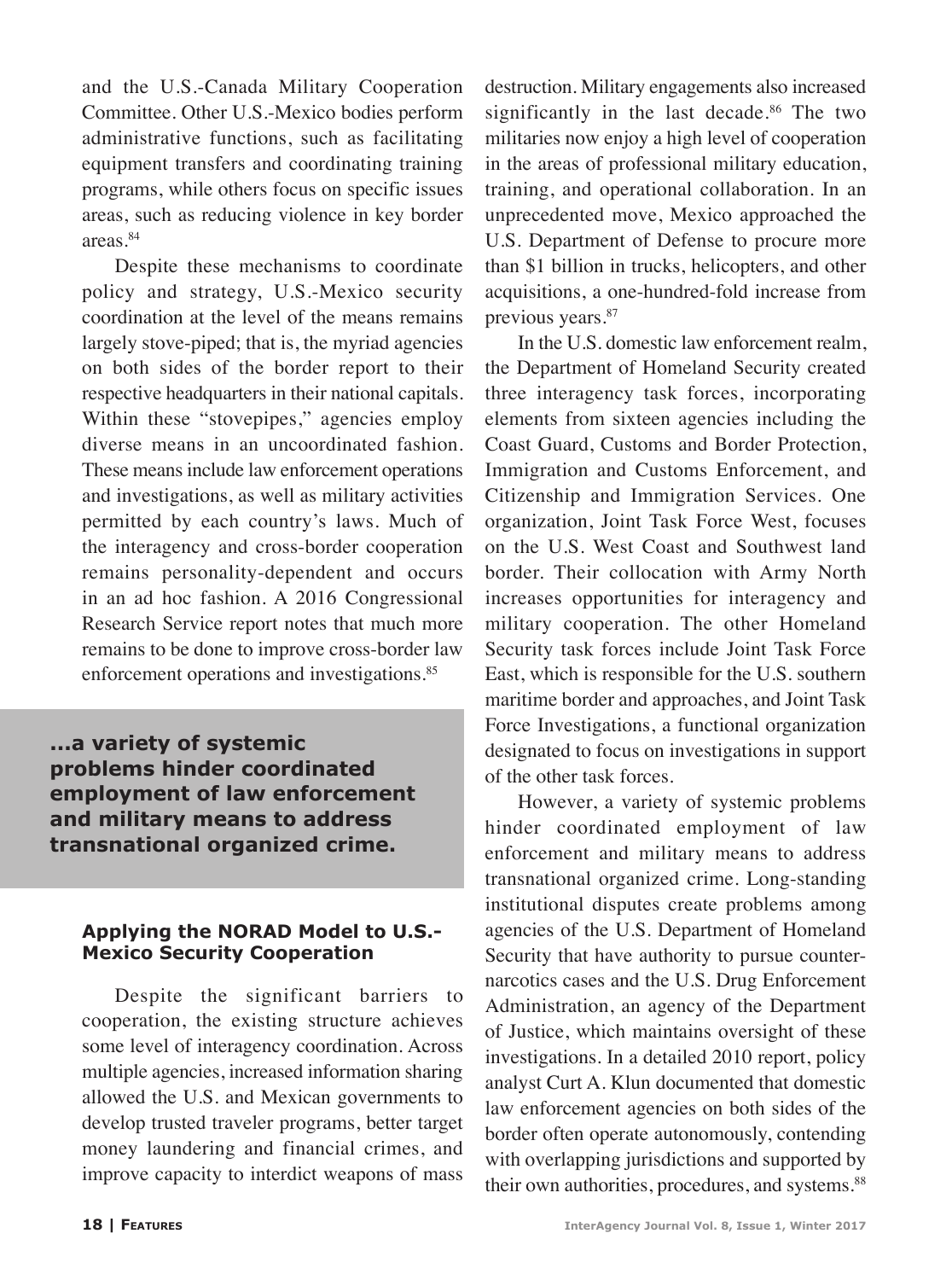Law enforcement task forces in the U.S. foster some interagency coordination, but their tactical focus does not enable long-term or complex planning, their enforcement mission does not allow for a prevention-based approach, and their impact is short-lived.<sup>89</sup> The existing structures also frustrate effective cross-border coordination because geographic and functional boundaries, government echelons, and civilian and military authorities fail to correspond with those of the agencies across the border.<sup>90</sup> These and other frictions hinder cooperation, lead to duplicative investigations, and create other operational inefficiencies.91

These well-documented problems reveal the need for bilateral prioritization and coordination of limited U.S.-Mexico means. A bilateral institution can address that problem by enabling mutual accommodation and increasing coordination. The case studies examined here indicate that for such an organization to be effective and acceptable to both the Mexican and U.S. governments, the institution must do at least three things. It must overcome stovepipes to enable interagency cooperation, adapt to meet changing threats posed by transnational organized crime, and ensure respect for the sovereignty of both nations. NORAD provides a fitting model. The U.S.-Canada structure is a proven model that allows the two countries to adjudicate policy, develop strategy, and coordinate means.

NORAD eliminated the problem of agency stovepipes for the U.S. and Canada. Since its establishment in the 1950s, the command seamlessly detects, validates, and warns of attack by missiles, air, and spacecraft and coordinates with a range of military and law enforcement organizations on both sides of the border. In 2006, NORAD's charter expanded to include a maritime warning mission for North America, and NORAD now assists civilian law enforcement agencies with detecting and monitoring aircraft suspected of trafficking drugs into North America as part of its aerospace control mission. The agreement in 2006 to make NORAD a permanent body attests to the confidence that both governments have in the organization to coordinate limited security resources across multiple agencies and employ them effectively to address a shared threat.

The evolution of NORAD demonstrates the flexibility of such an organization to meet emerging threats. The invention of cruise missile and stealth aircraft in the 1960s and 1970s led to improved NORAD technologies for warning of missile and space attack and defending against intercontinental ballistic missiles. The command's mission expanded in 1988 to include detecting and tracking suspected drug-trafficking aircraft across U.S. or Canadian borders and reporting them to law enforcement agencies. Subsequent NORAD plans called for improved space surveillance and enhanced ground-based radar, as well as aircraft to detect missiles and fighters to defeat air-to-air threats. After the September 11, 2001, terrorist attacks, NORAD's mission changed from only guarding the approaches to responding to threats originating

## **NORAD eliminated the problem of agency stovepipes for the U.S. and Canada.**

within North America's air borders. In 2002, the U.S. government designated the NORAD commander as the head of U.S. Northern Command, a new U.S. geographic combatant command with responsibility for U.S. homeland defense and civil support. This new command also assumed responsibility for security cooperation with Canada, the Bahamas, and Mexico. The history of NORAD demonstrates how such an institution can adapt over time to meet new or emerging threats.

Finally, the NORAD agreement sufficiently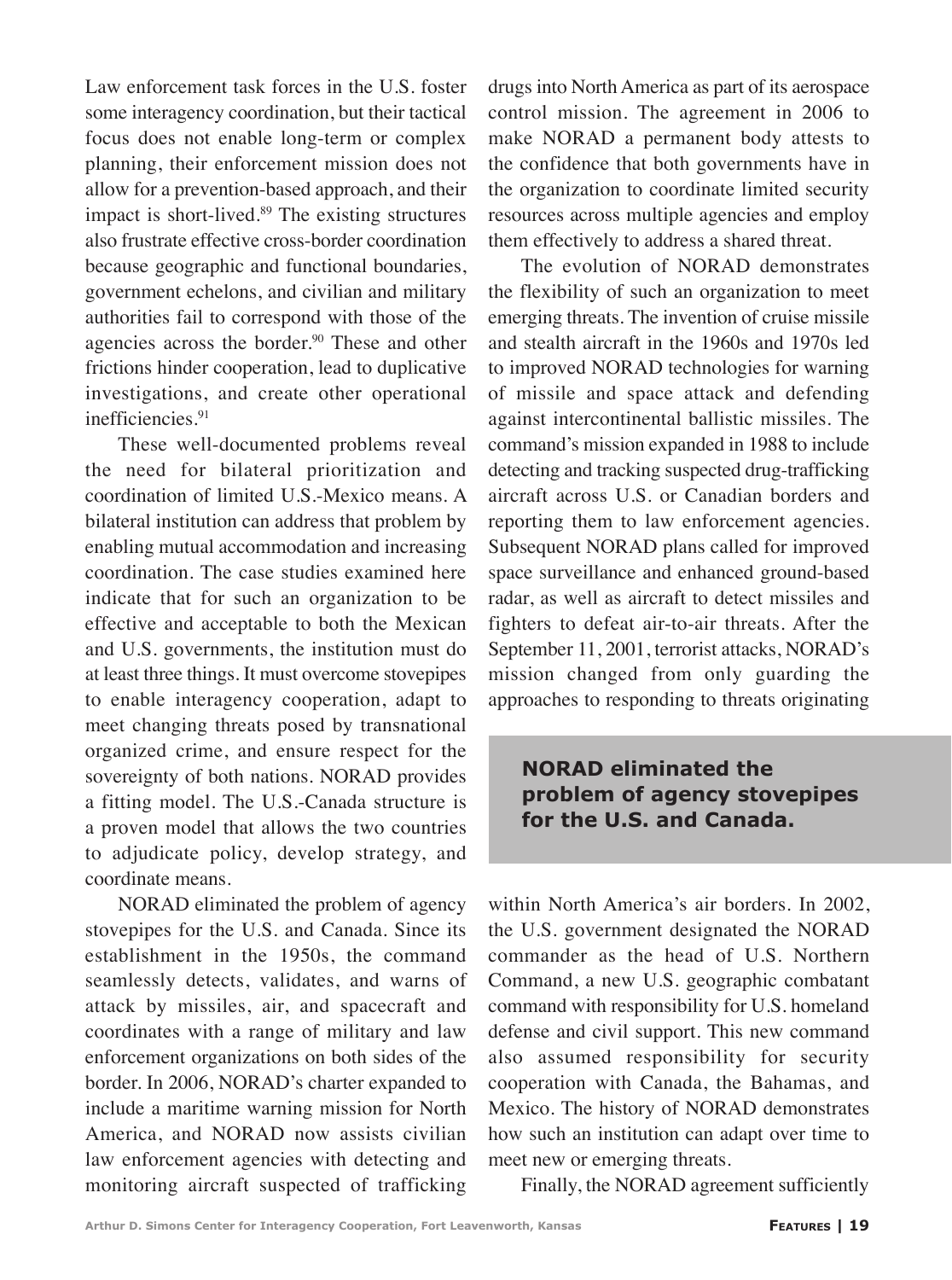preserves international sovereignty. Within the NORAD structure, Canada and the U.S. each retains command of its forces, but the commander exercises operational control over forces provided; that is, the commander has the power to "direct, coordinate, and control the operational activities of forces assigned, attached, or otherwise made available."92 Specific provisions constrain unilateral action, directing that the NORAD commander remain responsible to the two defense chiefs; operate according to joint air defense concepts, plans, and procedures; and consult with the two governments before releasing public information Perhaps most importantly, the NORAD agreement includes a mutual consultation pledge—the promise by each nation for the "fullest possible consultation"93on joint defense matters. Such consultation occurs through diplomatic channels. both as time allows during crisis and on a regular, consistent basis to the satisfaction of both countries. For more than 60 years, the bilateral institution of NORAD has served the U.S. and Canada, fostering coordination across agencies and across borders, adapting to meet emerging threats, and employing resources effectively and efficiently to ensure the security and sovereignty of the North American partners.

**The same border that hinders governments presents opportunities for enterprising crime groups.**

#### **Conclusion**

Global transnational organized crime is growing more complex, and governments around the world struggle to address it. Law enforcement agencies continue to play "by

yesterday's rules"94and resort to dealing with the weakest criminals and the easiest problems. The hierarchical structures of law

enforcement agencies, problems of interagency coordination, and jurisdictional and diplomatic issues all hinder efforts to counter transnational organized crime.<sup>95</sup> Between the U.S. and Mexico, the problem of transnational organized crime is inextricably linked with border politics and the issues of trade, immigration, homeland security, drug policy, gun control, and sovereignty. Thus, the border stands as a physical boundary while also symbolizing an intellectual and emotional boundary for the two governments and their people.

The same border that hinders governments presents opportunities for enterprising crime groups. These transnational groups operate simultaneously as multinational corporations and violent armies, unimpeded by state jurisdictions and boundaries. The sophisticated networks adapt easily in pursuit of their goals. To confront these borderless networks, a bilateral institution must effectively coordinate law enforcement actions of both nations, adapt to meet new and emerging threats, and enable resolution of issues while respecting the sovereignty of both partners.

The emerging U.S.-Mexico bilateral security structure has come a long way since the announcement of the Mérida Initiative in 2007. The presidents of both countries confer regularly, and the two countries created standing institutions to coordinate security policy and strategy. The military-to-military relationship has never been stronger.

However, "integrating the options at the operational and tactical levels is difficult, for each agency has its own responsibilities…. The Departments of Homeland Security, State, Justice, Treasury, Defense, and other agencies are largely doing their own individual missions, with no one effectively in charge."96 Without an institutional structure to coordinate the law enforcement and military means on both sides of the border, the effort to confront transnational organized crime results in missed opportunities and wasted resources.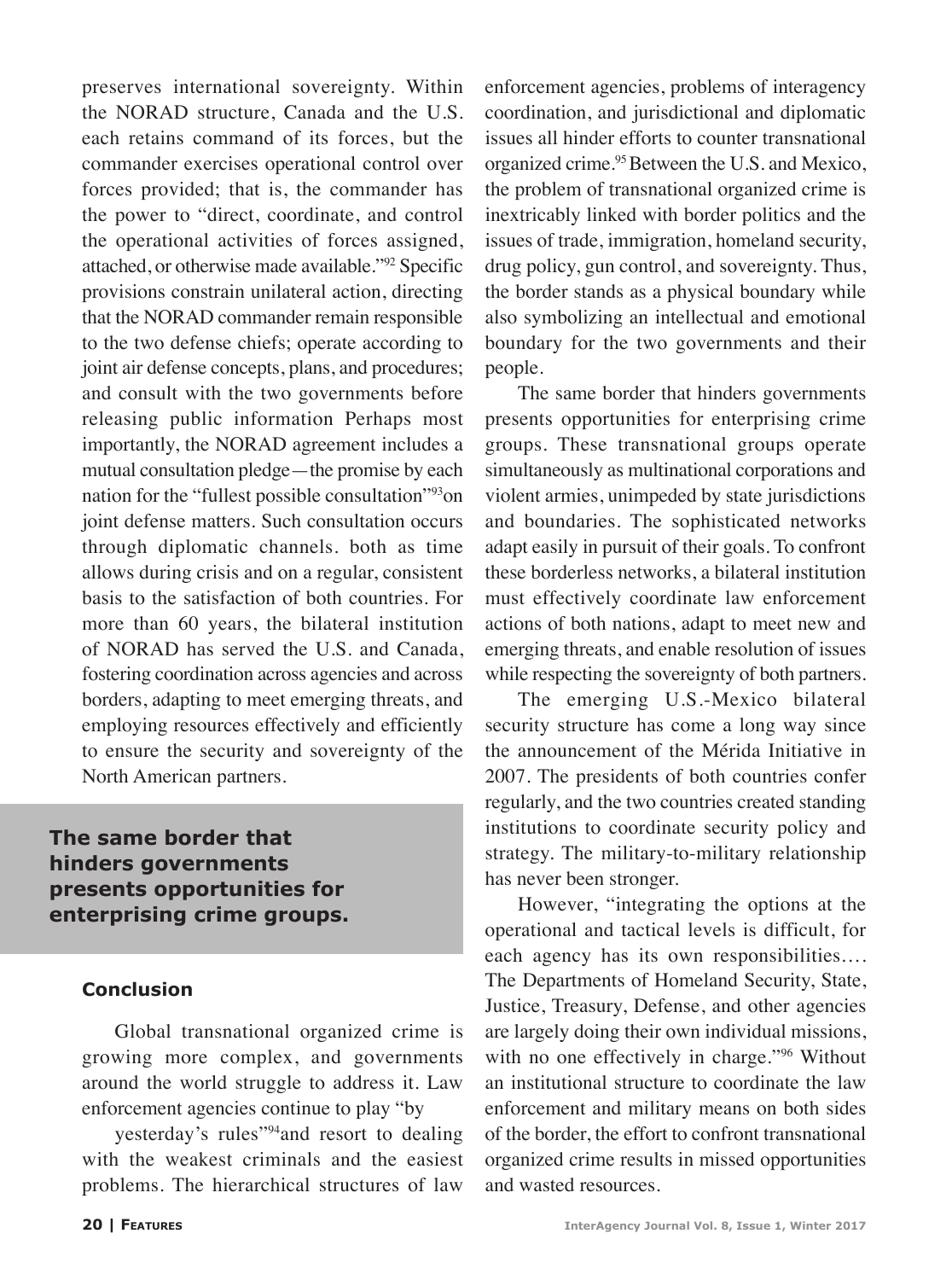The Mérida Initiative represents a historic opportunity for Mexico and the U.S. to move forward to address the threat of transnational organized crime. Although language and cultural differences remain between the two neighbors, changing demographics and economic integration portend opportunities for greater security cooperation. The growth of the U.S. population with ties to Mexico will increase significantly in coming years, driven more from children born to Mexicans and Mexican-Americans in the U.S. than from immigration.<sup>97</sup> Mexican public opinion supports cooperating with the U.S.; three quarters of the Mexican population say they want U.S. help to train Mexican police and military to combat transnational organized crime, and more than half approve of the U.S. providing money and weapons to Mexican police and military.<sup>98</sup> A proven NORAD-like structure would ensure mutual respect for sovereignty, eliminate stovepipes, adapt to changing threats, and enable prioritization of limited means on both sides of the border. Only through cooperation and the efficient and coordinated application of law enforcement and military means can Mexico and the U.S. hope to confront the insidious threat posed by transnational organized crime. *IAJ*

#### **NOTES**

1 Michael Werz, "Mexico's Hidden Success Story," Center for American Progress, June 28, 2012,  $\lt$ https://www.americanprogress.org/issues/security/news /2012/06/28/11660/mexicos-hidden-successstory/>, accessed on January 17, 2016.

2 Lisa Guáqueta and Kristin Foringer, "The Evolution of Democracy in Mexico: A Conversation with José Woldenberg," *Houston Chronicle*, May 8, 2014.

3 Werz.

4 "Mexico as a Global Player," *Foreign Affairs*, April 29, 2015, <https://www .foreignaffairs.com/ country-focus/mexico-global-player>, accessed on January 17, 2016.

5 Jerome P. Bjelopera and Kristin M. Finklea, *Organized Crime: An Evolving Challenge for U.S. Law Enforcement*, Congressional Research Service, Washington, 2012, p. 1; Paul Rexton Kan, *Cartels at War: Mexico's Drug-Fueled Violence and the Threat to U.S. National Security*, Potomac Books, Inc., Dulles, VA, 2012, p. 113.

6 Clare Seelke, testimony before the Subcommittee on the Western Hemisphere, House Committee on Foreign Affairs, Washington, May 23, 2013, <http://docs.house.gov /meetings/FA/FA07/20130523/100907/ HHRG-113-FA07-20130523-SD001.pdf>, accessed on October 14, 2015.

7 "The Canada-U.S. Defence Relationship: Backgrounder," National Defence and the Canadian Armed Forces, December 4, 2014, <http://www.forces.gc.ca/ en/news/article.page? doc=the-canada-u-s-defencerelationship/hob7hd8s>, accessed on October 17, 2015; NORAD Office of History, *A Brief History of NORAD*, North American Aerospace Defense Command, Colorado Springs, CO, 2014.

8 Robert O. Keohane and Lisa L. Martin, "The Promise of Institutionalist Theory," *International Security*, Vol. 20, No. 1, Summer 1995, p. 42.

9 G. John Ikenberry, *After Victory: Institutions, Strategic Restraint, and the Rebuilding of Order After Major Wars*, Princeton University Press, Princeton, NJ, 2001, pp. 53–54.

10 Per A. Hammarlund, *Liberal Internationalism and the Decline of the State: The Thought of Richard Cobden, David Mitrany, and Kenichi Ohmae*, Palgrave Macmillan, Gordonsville, VA, 2015, p. 28.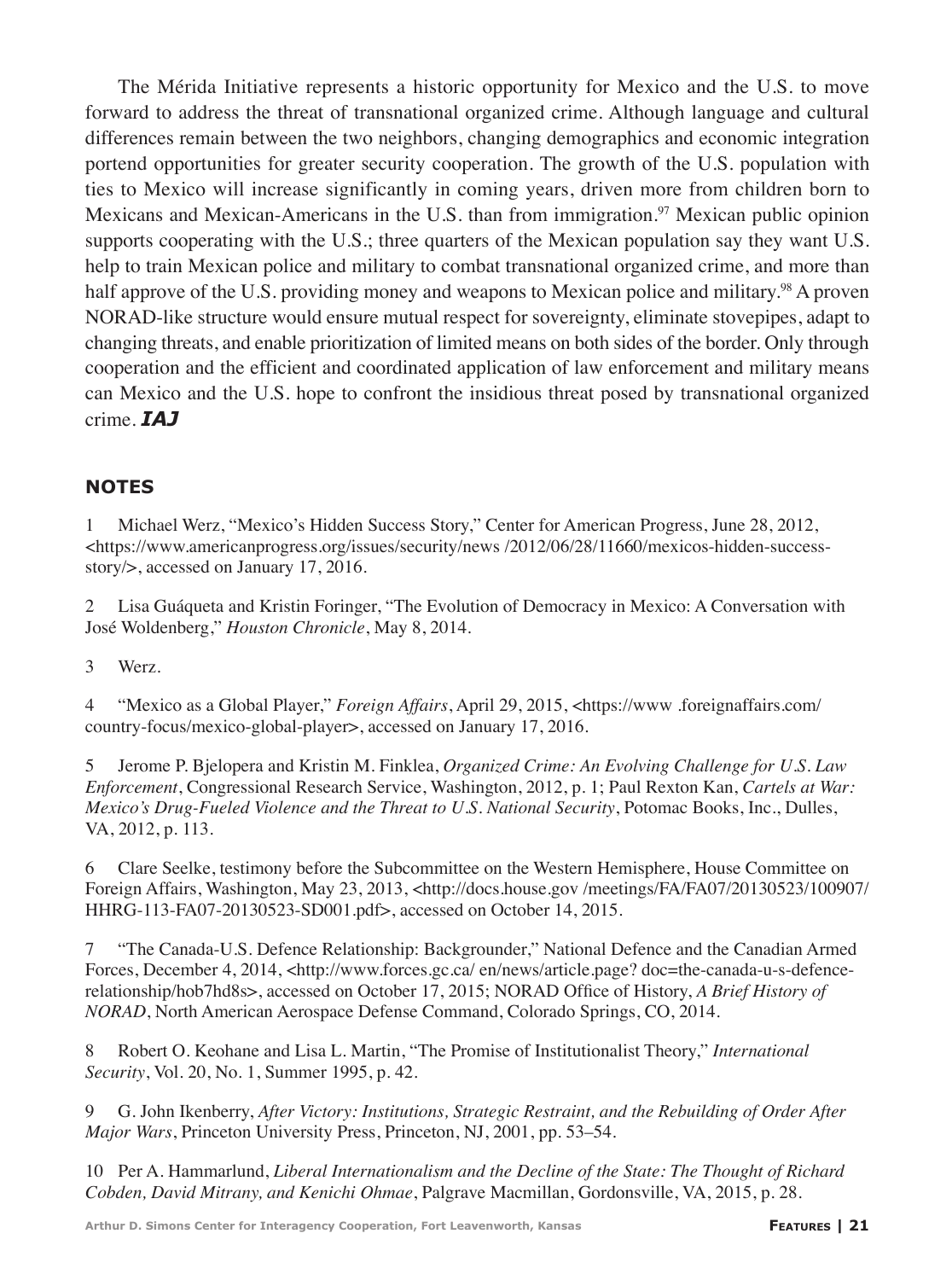11 Ibid., p. 36.

12 Everett Carl Dolman, *Pure Strategy: Power and Principle in the Space and Information Age*, Routledge, New York, 2005, p. 6.

13 Joint Publication 3-0, *Joint Operations*, Government Printing Office, Washington, 2011, p. xi. This manual defines strategy as a set of ideas for "employing the instruments of national power in a synchronized and integrated fashion to achieve theater, national, and/or multinational objectives."

14 Richard J. Kilroy, Jr. et al., *North American Regional Security: A Trilateral Framework?* Lynne Rienner Publishers, Inc., Boulder, CO, 2013, p. 43.

15 C. P. Stacey, "The Myth of the Unguarded Frontier, 1815-1871," *American Historical Review,* Vol. 56, No. 1, October 1950, p. 4.

16 Roger Riendeau, *A Brief History of Canada*, Facts on File, Inc., New York, 2000, pp. 92–93; Stacey, pp. 1–18.

17 Stanley W. Dzuiban, *Military Relations between the U.S. and Canada*, U.S. Army in World War II, Special Studies, Government Printing Office, Washington, 1959, <http://www.history.army.mil/html/ books/011/11-5/CMH\_Pub\_11-5.pdf>, accessed on October 17, 2015, p. 2. Despite lacking a formal defense relationship, the United States and Canada collaborated during World War I in the areas of military equipping, armaments, recruiting, and training.

18 Ibid., pp. 3–4.

19 John J. Noble, "Defending the United States and Canada, in North America and Abroad," *Policy Options*, May 1, 2005.

20 H. L. Keenleyside, "The Canada-United States Permanent Joint Board on Defence, 1940-1945," *International Journal*, Vol. 16, No. 1, Winter 1960/1961, p. 51.

21 Dzuiban, p. 26.

22 Shelagh Grant, *Sovereignty or Security? Government Policy in the Canadian North, 1936-1950*, UBC Press, Vancouver, British Columbia, 1988, pp. 57–59.

23 Philippe Lagassé, "Northern Command and the Evolution of U.S-Canada Defence Relations," *Canadian Military Journal,* Vol. 4, No. 1, Spring 2003, <http://www .journal.forces.gc.ca/vo4/no1/policypolice-01-eng.asp>, accessed on December 23, 2015.

24 Joseph T. Jockel, *Canada in NORAD, 1957-2007: A History*, McGill-Queen's University Press, Montreal, p. 35.

25 Grant, p. 160.

26 Donald Barry and Duane Bratt, "Defense against Help: Explaining Canada-U.S. Security Relations," *American Review of Canadian Studies,* Vol. 38, No. 1, March 1, 2008, pp. 63–89, <http://dx.doi.org/ 10.1080/02722010809481821,> accessed on December 14, 2015.

27 Ibid.

28 Dzuiban, p. 26.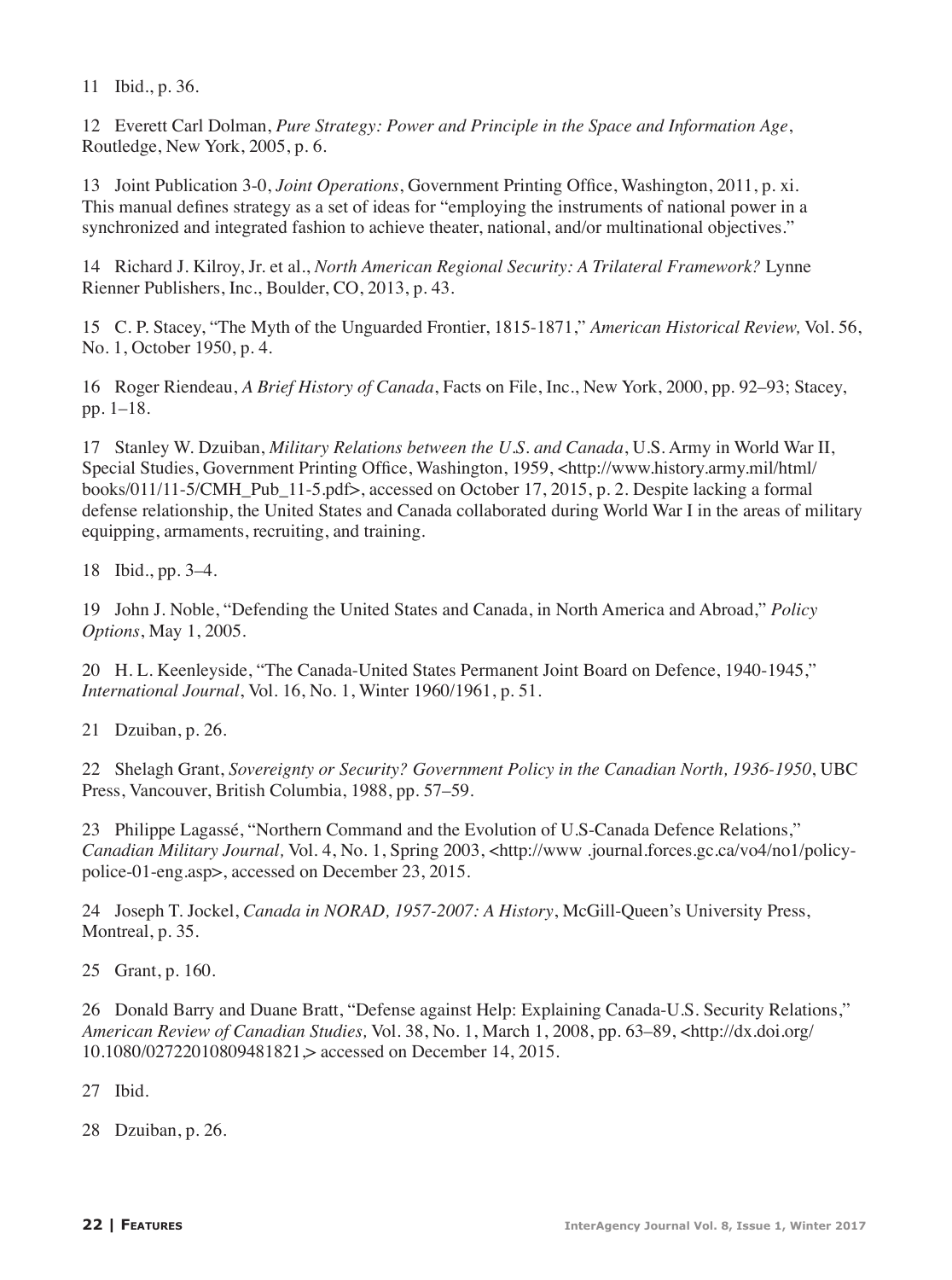29 Canadian Armed Forces, "ARCHIVED—The Permanent Joint Board on Defence," October 11, 2001, <http://www.forces.gc.ca/en/news/article.page?doc= the-permanent-joint-board-on-defence/hnmx19nf>, accessed on February 20, 2016.

- 30 Dzuiban, p. 338.
- 31 Ibid., pp. 338–339.
- 32 Lagassé.
- 33 Jockel, p. 20.

34 Shannon K. O'Neil, "U.S.-Mexico Initiative," Council on Foreign Relations, <http://www.cfr.org/ projects/world/us-mexico-initiative/pr1487>, accessed on August 29, 2015.

35 Ana Gonzalez-Barrera and Mark Hugo Lopez, "A Demographic Portrait of Mexican-Origin Hispanics in the United States," Pew Research Center's Hispanic Trends Project, May 1, 2013, <http://www. pewhispanic.org/2013/05/01/a-demographic-portrait-of-mexican-origin-hispanics-in-the-united-states/>, accessed on August 28, 2015.

36 Christopher E. Wilson, *Working Together: Economic Ties between the United States and Mexico,* Mexico Institute, Woodrow Wilson International Center for Scholars, Washington, 2011, pp. 9–17.

37 Alberto Díaz-Cayeros and Andrew Selee, "Mexico and the United States: The Possibilities of Partnership," Academia, April 21, 2010, <https://www.academia.edu /2562506/The\_Dynamics\_of\_U.S.-Mexico Relations, accessed on January 18, 2016.

38 "Mexico Drug War Fast Facts," CNN.com, January 26, 2016, <http://www.cnn.com /2013/09/02/ world/americas/mexico-drug-war-fast-facts/>, accessed on February 2, 2016.

39 Daniel C. Levy and Kathleen Bruhn, *Mexico: The Struggle for Democratic Development*, 2nd ed., University of California Press, Berkley, 2006, p. 181.

40 Kilroy et al., p. 54.

41 Ibid.

42 David A. Shirk, *An Overview of U.S.-Mexico Border Relations*, Mexico Institute, Woodrow Wilson International Center for Scholars, Washington, 2015, p. 5; Tim L. Merrill and Ramón Miró, (eds.), *Mexico: A Country Study*, Government Printing Office, Washington, 1997, pp. 34–35, <https://www.loc.gov/ item/97013481/>, accessed on December 15, 2015.

- 43 Kilroy et al., p. 54.
- 44 Ibid.
- 45 Díaz-Cayeros and Selee.
- 46 Kilroy et al., p. 56.

47 U.S. Department of State Office of the Historian, "Good Neighbor Policy, 1933," <https://history.state. gov/milestones/1921-1936/good-neighbor>, accessed on January 3, 2016; Jorge I. Domínguez, "U.S.- Latin American Relations during the Cold War and Its Aftermath," in Victor Bulmer-Thomas and James Dunkerley (eds.), *The United States and Latin America: The New Agenda*, Harvard University Press, Cambridge, MA, 1999, p. 39.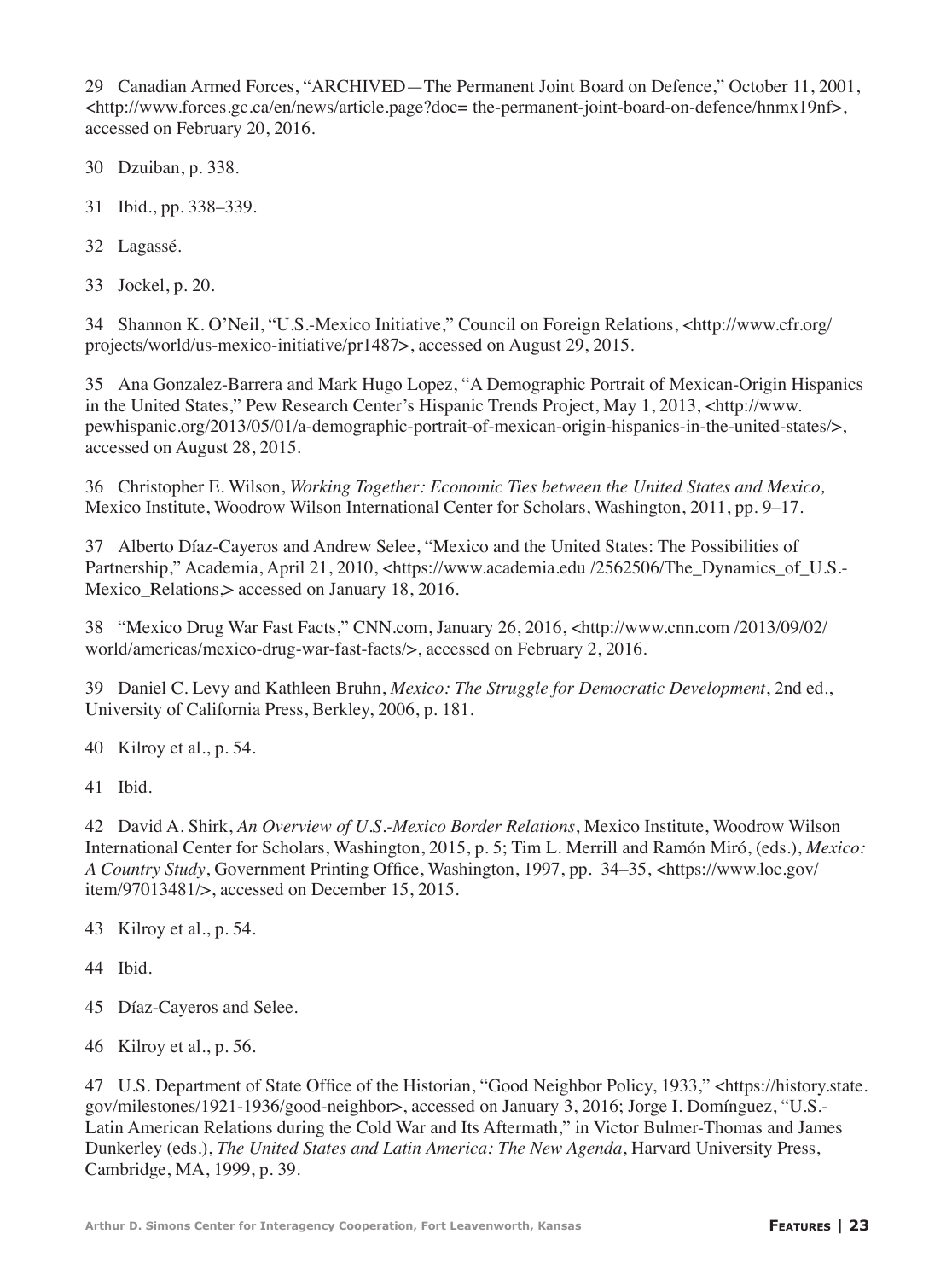48 Kilroy et al., p. 59.

49 Council on Foreign Relations, "Timeline: U.S.-Mexico Relations, Revolution, and Migration (1810– 1994)," <http://www.cfr.org/mexico/us-mexico-relations-1810-present/p19092>, accessed on January 3, 2016.

50 Kilroy et al., p. 59.

51 Ibid; U.S. Department of State Office of the Historian, "Mexican Expropriation of Foreign Oil, 1938," <https://history.state.gov/milestones/1937-1945/mexican-oil>, accessed on January 4, 2016.

52 Stetson Conn and Byron Fairchild, *United States Army in World War II: The Western Hemisphere. The Framework of Hemisphere Defense*, Government Printing Office, Washington, 1960, p. 337; "Padilla Out," *Time*, July 23, 1945, p. 52.

53 Ibid., p. 347.

54 Allen Wells, "Latin America during the Cold War," Primary Source, May 27, 2015, <http://resources. primarysource.org/content.php?pid=86804& sid=645699>, accessed on January 31, 2016.

55 Jonathan Agustín González Torres, "U.S.-Mexico Military Cooperation: From World War II to the Mérida Initiative," Americas Program, October 12, 2010, <http://www.cipamericas.org/archives/3365>, accessed on January 31, 2016.

56 Brian Woolworth, "Enhancing North American Security through Military to Military Relationships," in Robert J. Bunker (ed.), *Mexican Cartel Essays and Notes: Strategic, Operational, and Tactical*, iUniverse, Inc., Bloomington, IN, 2013, pp. 173–175.

57 Lawrence Douglas Taylor Hansen, "The Origins of the Maquila Industry in Mexico," *Comercio Exterior*, Vol. 53, No. 11, November 2003.

58 Ibid.

59 Ibid.

60 Council on Foreign Relations, "Timeline: U.S.-Mexico Relations, Revolution, and Migration (1810– 1994)."

61 Ibid.

62 Shannon K. O'Neil, "Mexico Makes It," *Foreign Affairs*, March 2013, pp. 52–63.

63 Levy and Bruhn, p. 194.

64 Luis Rubio, *Mexico Matters: Change in Mexico and Its Impact upon the United States,* Mexico Institute, Woodrow Wilson International Center for Scholars, Washington, April 12, 2013, p. v.

65 Ibid.

66 Christopher E. Wilson, *Working Together: Economic Ties between the United States and Mexico*, Mexico Institute, Woodrow Wilson International Center for Scholars, Washington, 2011, pp. 9–17.

67 Steven Dudley, *Transnational Crime in Mexico and Central America: Its Evolution and Role in International Migration*, Migration Policy Institute, Washington, 2012, p. 4.

68 Ibid., p. 4.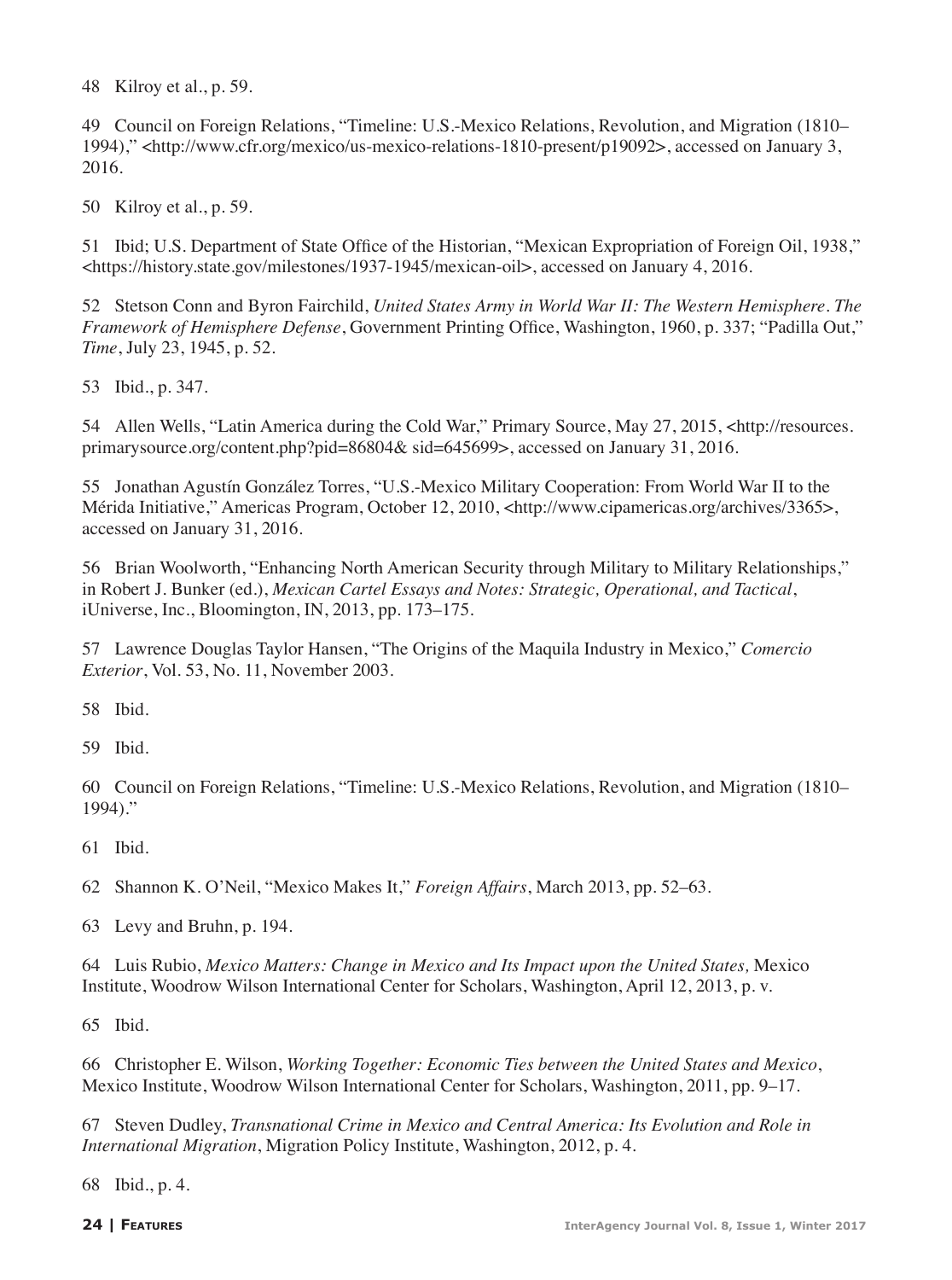69 Ibid., p. 5.

70 U.S. Office of National Drug Control Policy, *National Southwest Border Counternarcotics Strategy*, Government Printing Office, Washington, 2013.

71 Hal Brands, *Mexico's Narco-Insurgency and U.S. Counterdrug Policy*, Strategic Studies Institute, Carlisle, PA, 2009, p. 20. More than 73,600 weapons seized in Mexico and traced from 2009 to 2014 originated in the U.S. This number represents 70 percent of the total traced; 17 percent of weapons were of non-U.S. origin, and the remaining 13 percent were of undetermined origin. See U.S. Government Accountability Office, *U.S. Efforts to Combat Firearms Trafficking to Mexico Have Improved, but Some Collaboration Challenges Remain,* Government Printing Office, Washington, 2016, <http://www.gao.gov/ assets/680/674570.pdf>, accessed on March 4, 2016.

72 Evelyn Krache Morris, "Think Again: Mexican Drug Cartels: They Aren't Just About Mexico or Drugs Anymore," *Foreign Policy*, December 4, 2013, p. 1, <http://foreignpolicy.com/2013/12/04/thinkagain-mexican-drug-cartels/>, accessed on November 13, 2015.

73 Gretchen Peters, "Trans-Atlantic Dialogue: Combating Crime-Terror Pipelines," remarks presented during the "Prevention: Combating Corruption and Denying Safe Haven" panel during the Trans-Atlantic Dialogue, Washington, June 26, 2012, p. 1, <http://cco.ndu.edu/Portals/96/Documents/Articles/Trans-Atlantic\_Dialogue\_Gretchen-Peters-CTP-NDU-talk.pdf>, accessed on December 28, 2015.

74 "Mexico Drug War Fast Facts."

75 U.S. Office of the President, *Strategy to Combat Transnational Organized Crime: Addressing Converging Threats to National Security*, Government Printing Office, Washington, 2011, p. 5.

76 Kristin L. Finklea, *Southwest Border Violence: Issues in Identifying and Measuring Spillover Violence*, Congressional Research Service, Washington, February 29, 2013. Anecdotal reports of spillover violence exist, but U.S. federal officials refute claims of increased violent crime spilling over the border. However, they say they remain concerned about the prospect.

77 *Strategy to Combat Transnational Organized Crime: Addressing Converging Threats to National Security*, p. 3.

78 Ibid.

79 Ibid., p. 6.

80 Arthur Brice, "Iran, Hezbollah Mine Latin America for Revenue, Recruits, Analysts Say," CNN. com, June 3, 2013, <http://www.cnn.com/2013/06/03/ world/americas/iran-latin-america/>, accessed on September 26, 2015; Stephen D'Alfonso, "Why Organized Crime and Terror Groups Are Converging," Security Intelligence, September 4, 2014, <https://securityintelligence.com/why-organized-crime-andterror-groups-are-converging/>, accessed on September 3, 2015.

81 U.S. Department of State, "U.S. Relations with Mexico Fact Sheet," May 8, 2015, <http://www.state. gov/r/pa/ei/bgn/35749.htm>, accessed on November 12, 2015.

82 Enrique Peña Nieto, "Why the U.S.-Mexico Relationship Matters," Politico, January 6, 2015, p. 1,  $\lt$ http://www.politico.com/magazine/story/2015/01/us-mexico-relationship-enrique-pea-nieto-113980>, accessed on November 1, 2015.

83 Jude Webber et al., "Latin America Hails TPP Trade Opening," *Financial Times*, October 6, 2015, <http://www.ft.com/intl/cms/s/0/e01c1fe0-6bb0-11e5-8608-a0853fb4e1fe.html>, accessed on December 26, 2015.